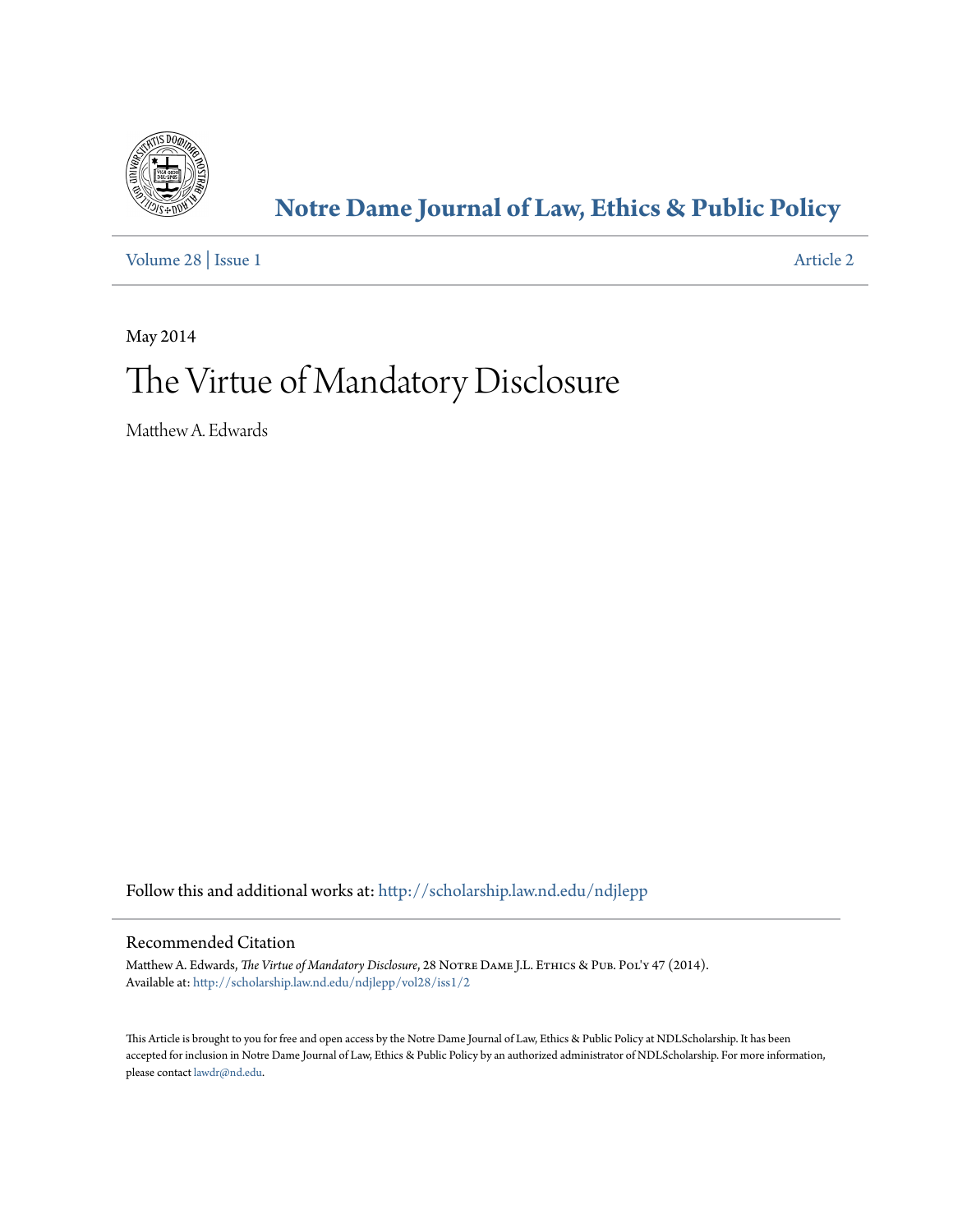# **THE VIRTUE OF MANDATORY DISCLOSURE**

#### MATTHEW A. EDWARDS\*

|                                                                                        | 47 |
|----------------------------------------------------------------------------------------|----|
| I. THE RISE OF "VIRTUE" IN MORAL AND LEGAL THEORY-A                                    |    |
|                                                                                        | 50 |
|                                                                                        | 50 |
| B. The Aretaic Turn in Legal Theory: The Emerging Virtue                               |    |
|                                                                                        | 55 |
| II. VIRTUE ETHICS AND MANDATORY DISCLOSURE                                             | 57 |
| A. Shifting the Perspective to Virtue and Human                                        |    |
|                                                                                        | 57 |
| An Illustration: Consumer Credit Disclosures<br>$\bf{B}$ .                             | 63 |
| III. THE VALUE PLURALISM OBJECTION TO VIRTUE                                           |    |
|                                                                                        | 67 |
|                                                                                        | 67 |
| The Value Pluralism Objection $\ldots \ldots \ldots \ldots \ldots \ldots \ldots$<br>В. | 70 |
| C. Overcoming the Value Pluralism Objection in the Case of                             |    |
|                                                                                        | 73 |
|                                                                                        | 76 |
|                                                                                        |    |

#### **INTRODUCTION**

During the past fifty years mandatory disclosure has emerged as a dominant method of legal regulation in the United States.<sup>1</sup> Disclosure regulation, especially through forms of "targeted transparency,"2 is par-

<sup>\*</sup> Associate Professor of Law, Zicklin School of Business, Baruch College (CUNY). J.D., NYU School of Law, 1993.

<sup>1.</sup> *See* ARCHON FUNG, ET AL., FULL DISCLOSURE: THE PERILS AND PROMISE OF TRANS-PARENCY 20–24 (2007); MARY GRAHAM, DEMOCRACY BY DISCLOSURE: THE RISE OF TECHNO-POPULISM 4 (2002) (discussing emergence of "government by disclosure. . . as a third wave of modern risk regulation"); Cass R. Sunstein, *Informational Regulation and Informational Standing: Akins and Beyond*, 147 U. PA. L. REV. 613, 619 (1999) ("Mandatory disclosure was a central part of the rights revolution of the 1960s and 1970s, and it has become especially prominent in the 1980s and 1990s, largely as an alternative to command-and-control regulation.").

<sup>2.</sup> Fung, Graham, and Weil refer to the "required disclosure of specific factual information, usually by corporations or other private organizations" as "targeted transparency." Fung, et al., *supra* note 1, at xiii; *id.* at 5 ("Instead of aiming to generally improve public deliberation and officials' accountability, targeted transparency aims to reduce specific risks or performance problems through selective disclosure by corporations and other organizations."); *see also* Daniel E. Ho, *Fudging the Nudge: Information Disclosure and Restaurant Gradin*g, 122 YALE L.J. 574, 577–83 (2012) (discussing the rise of targeted transparency regulations). Rather than using the term "targeted transparency," this Article uses the general terms mandatory or mandated disclosure, which are more common in the legal literature.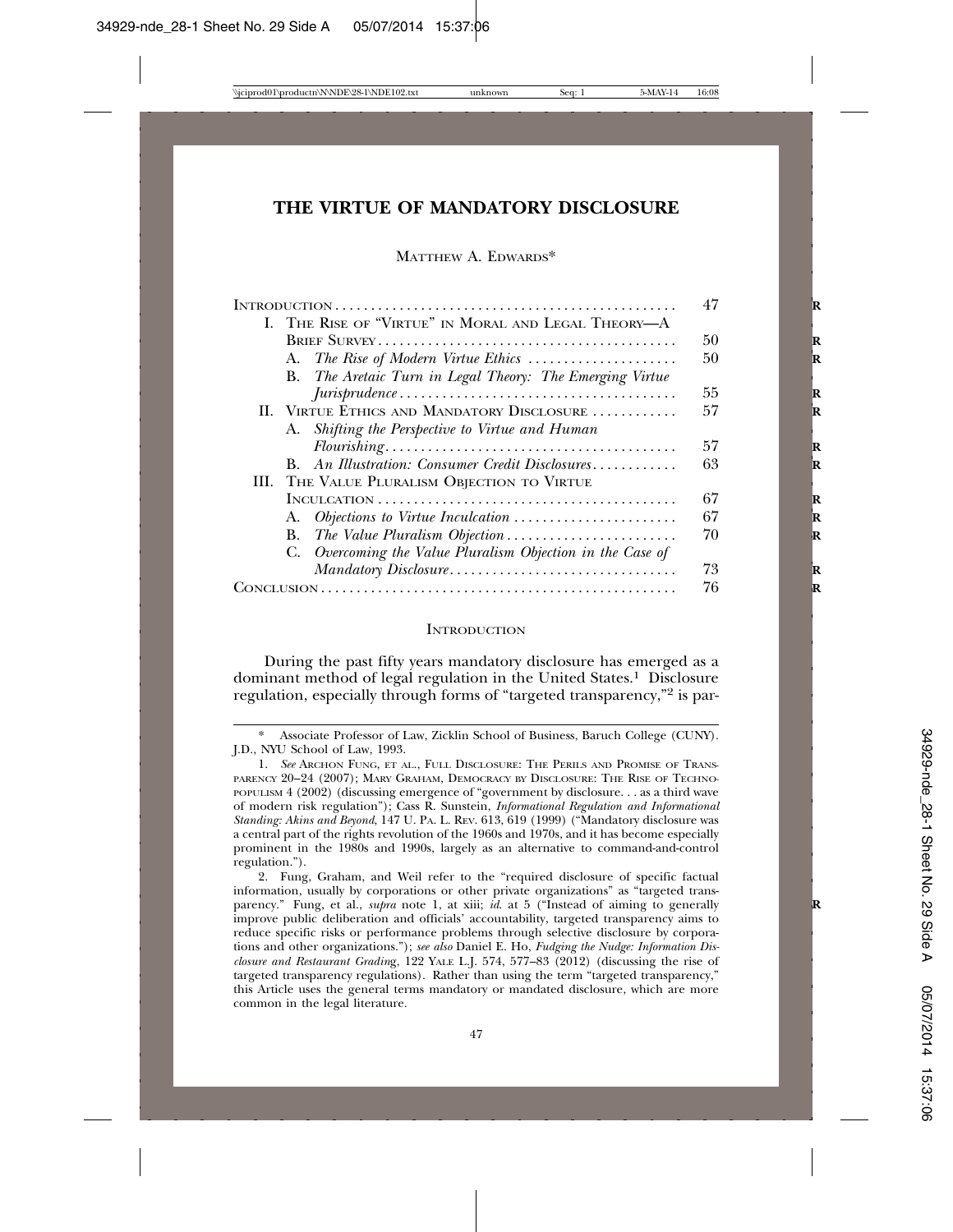ticularly prevalent in the realm of consumer law,<sup>3</sup> but there are examples in virtually every area of law4 "across regulatory areas as diverse as securities regulation, campaign finance, product safety, energy regulation, employment law, environmental law, and health law,"5 just to name a few.<sup>6</sup> Carl Schneider and Lee Teitelbaum capture what might be seen by some as pathology in our political system: $\bar{7}$ 

Are companies selling worthless stocks? Securities laws say, "Disclose!" Are creditors lending money usuriously? Consumer protection laws say, "Disclose!" Are manufacturers selling hazardous merchandise? Products-liability law says, "Disclose!" Are police bullying criminal suspects into waiving their rights? Miranda says, "Disclose!" Are spouses soliciting shady antenuptial contracts? Family law says, "Disclose!" Behold, then, disclosure, the sovereign remedy for all your ills.<sup>8</sup>

The turn to mandatory disclosure can be seen as the product of a political struggle (or compromise<sup>9</sup>) between those with libertarian leanings who favor *laissez faire* approaches to market regulation<sup>10</sup> and progressives who desire stronger, more direct forms of government

5. Ho, *supra* note 2, at 577 ("Mandated disclosure to solve informational failures— **R** and to empower parties to make informed decisions—has long been recognized as a theoretical matter. Examples of mandated disclosure abound across regulatory areas as diverse as securities regulation, campaign finance, product safety, energy regulation, employment law, environmental law, and health law.") (footnotes omitted).

6. *See* Ben-Shahar & Schneider, *supra* note 3, at 650 (stating that "[m]andated dis- **R** closure is ubiquitous" and providing an extensive list of mandatory disclosure laws).

7. *See* Matthew A. Edwards, *Empirical and Behavioral Critiques of Mandatory Disclosure: Socio-Economics and the Quest for Truth in Lending*, 14 CORNELL J.L. & PUB. POL'Y 199, 200 (2005) (noting that the "preference for regulating through disclosure might be seen as either desirable public policy or evidence of pathology in the U.S. political system"); Edward L. Rubin, *Legislative Methodology: Some Lessons From the Truth-In-Lending Act*, 80 GEO. L.J. 233, 234–35 (1991) ("Our penchant for disclosure laws is . . . in part a collective neurosis.").

8. Carl E. Schneider & Lee E. Teitelbaum, *Life's Golden Tree: Empirical Scholarship and American Law,* 2006 UTAH L. REV. 53, 98 (2006).

9. *See* Rubin, *supra* note 7, at 234–35 (referring to penchant for disclosure laws as "in part a political compromise").

10. *See* Dalley, *supra* note 4, at 1093 ("[D]isclosure-based regulation appeals to those with a promarket political orientation because it addresses market failure without disturbing other beneficial features of the market."); *see also* Steven W. Bender, *Consumer Protection for Latinos: Overcoming Language Fraud and English-Only in the Marketplace*, 45 AM. U. L. REV. 1027, 1073 (1996) (noting the "usual tendency of legislatures and of many commentators to reject market control solutions as antithetical to freedom of contract").

<sup>3.</sup> *See* Omri Ben-Shahar & Carl E. Schneider, *The Failure of Mandated Disclosure*, 159 U. PA. L. REV. 647, 659 (2011) (observing that "[f]inancial disclosures stretch to every domain of consumer protection"). The classic example is Truth in Lending disclosures in connection with the extension of consumer credit. *See* Truth in Lending Act, 15 U.S.C. §§ 1601–1667e (2006).

<sup>4.</sup> *See* Paula J. Dalley, *The Use and Misuse of Disclosure as a Regulatory System*, 34 FLA. ST. U. L. REV. 1089, 1092 (2007) ("There are dozens, possibly hundreds, of regulatory schemes that use disclosure in whole or in part to accomplish their purposes."); FUNG, ET AL., *supra* note 1, at 21–23, tbl. 2.1 (summarizing targeted transparency laws from 1996 to **R** 2005).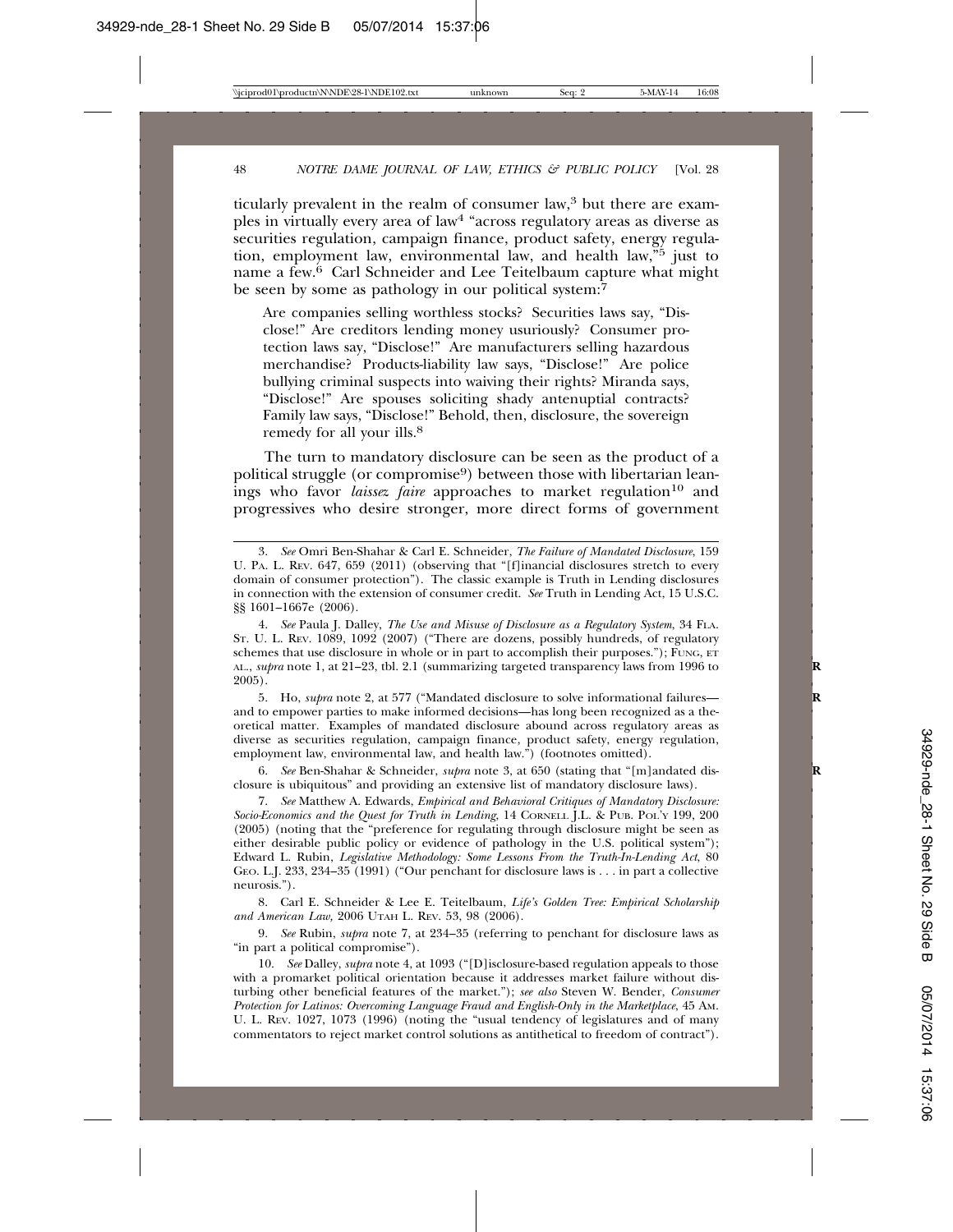intervention in the marketplace.<sup>11</sup> William Sage explains the point well: "Because disclosure laws influence private transactions without substituting direct government regulation, they illuminate all parts of the political spectrum, appealing equally to conservatives, who applaud 'market facilitation' and 'bootstrapping,' and to liberals, who favor 'empowerment' and the 'right to know.'"12 Another way to express this point is to state that the typical mandatory disclosure law is "expressively overdetermined" in that "it bears meanings sufficiently rich in nature and large in number to enable diverse cultural groups to find simultaneously affirmation of their values within it."13

Although mandatory disclosure laws purportedly offer something to both libertarians and progressives, such regulation also generates criticism from across the political spectrum. Critics decry the administrative burdens and costs created by mandatory disclosure laws14 while opponents on the left would consider substantively regulating the terms of consumer contracts to protect the economically disadvantaged and disenfranchised.15 Both sides in such debates typically share one thing in common—a commitment to evaluating mandatory disclosure regulation instrumentally, based upon whether such disclosures achieve certain recognized public policy objectives. In many cases, this means that mandatory disclosure laws are evaluated by the extent to which such regulations facilitate market efficiency. The debate over disclosure thus tends to become empirical,16 as advocates fight over the efficacy of par-

12. William M. Sage, *Regulating Through Information: Disclosure Laws and American Health Care,* 99 COLUM. L. REV. 1701, 1825–26 (1999).

14. *See* Ben-Shahar & Schneider, *supra* note 3, at 651: **R**

Although mandated disclosure addresses a real problem and rests on a plausible assumption, it chronically fails to accomplish its purpose. Even where it seems to succeed, its costs in money, effort, and time generally swamp its benefits. And mandated disclosure has unintended and undesirable consequences, like driving out better regulation and hurting the people it purports to help.

*See also id.* at 735 ("Whatever benefits mandated disclosures may offer, mandates are unjustifiable if their costs outweigh their benefits.").

15. Lauren E. Willis, *Decisionmaking and the Limits of Disclosure: The Problem of Predatory Lending: Price,* 65 MD. L. REV. 707, 831 (2006) ("Policymakers preferring a free market approach generally favor disclosure, and those favoring a paternalist approach generally favor substantive controls on terms.").

16. The extent to which the empirical assertions on which policy recommendations are actually tested and established by the accepted methods of social science is another matter. *See* Schneider & Teitelbaum, *supra* note 8, at 99–100.

<sup>11.</sup> *See* Ben-Shahar & Schneider, *supra* note 3, at 681 (observing that mandated **R** disclosure is alluring because it serves both free-market and autonomy principles); Griffith L. Garwood, et al., *Consumer Disclosure in the 1990's*, 9 GA. ST. U. L. REV. 777, 780 (1993) ("[D]isclosure serves as an attractive alternative to the substantive regulation of agreements and conduct as a method of achieving a balanced relationship between the service provider and the consumer."); Alan M. White & Cathy Lesser Mansfield, *Literacy and Contract,* 13 STAN. L. & POL'Y REV. 233, 261 (2002) ("Disclosure rules have an abiding appeal to lawmakers, judges, and scholars who are troubled by the adhesion contract problem, but are still wedded to a free market solution.").

<sup>13.</sup> Dan M. Kahan, *What's Really Wrong with Shaming Sanctions?*, 84 TEX. L. REV. 2075, 2085 (2006) (citing Donald Braman & Dan M. Kahan, *Overcoming the Fear of Guns, the Fear of Gun Control, and the Fear of Cultural Politics: Constructing a Better Gun Debate*, 55 EMORY L.J. 569, 587 (2006)).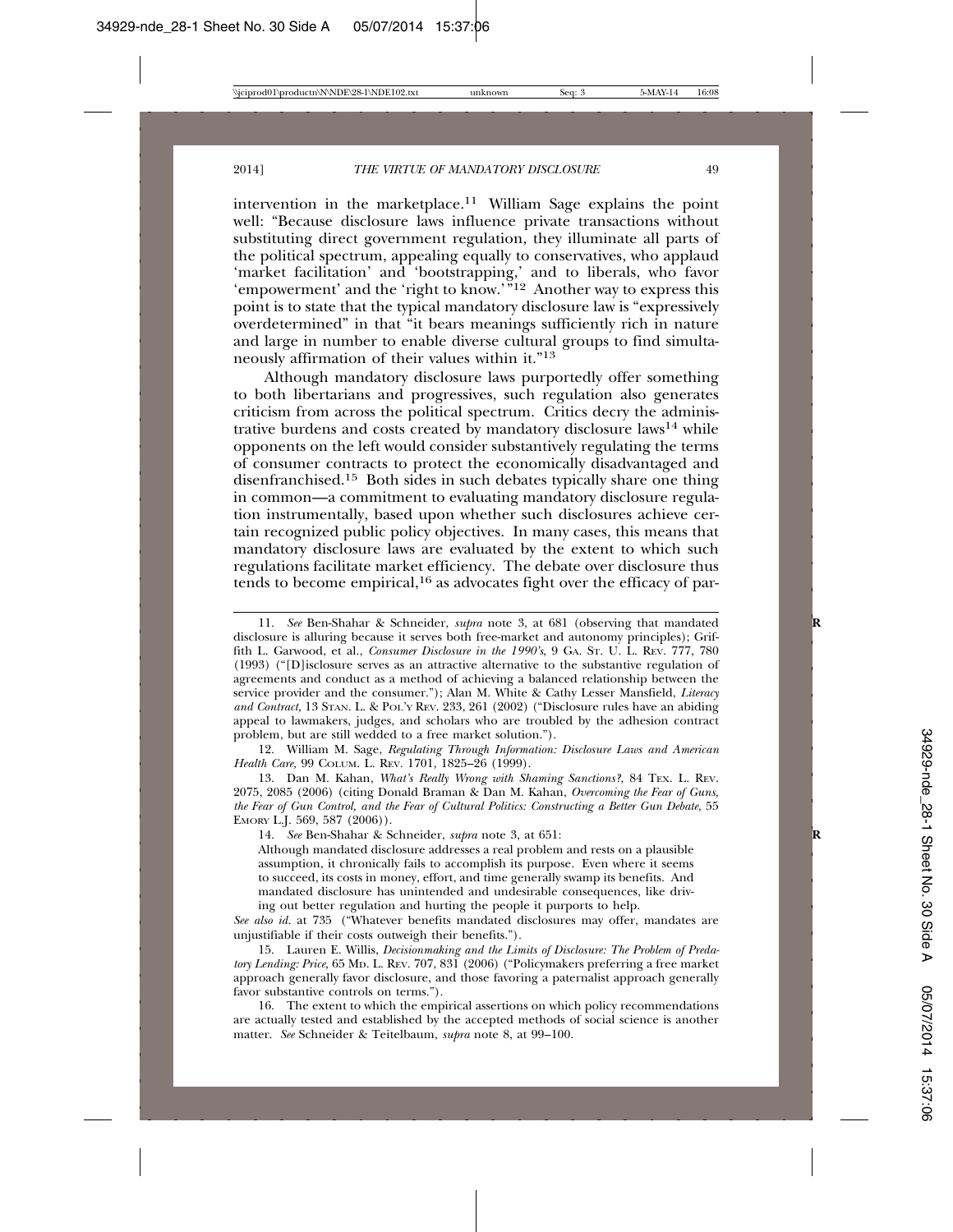ticular disclosures and whether the benefits of disclosure outweigh the costs in various regulatory contexts.<sup>17</sup> In short, the debates generally assume a consequentialist theory of mandatory disclosure.

In contrast to the dominant consequentialist perspective on mandatory disclosure, this Article will contend that mandatory disclosure laws, especially in the context of consumer credit regulation, can profitably be viewed through the lens of virtue ethics, a philosophical rival to the dominant consequentialist and deontological ethical traditions in modern moral theory. The incorporation of virtue ethics into legal theory is part of a vibrant, growing movement called "virtue jurisprudence," which is devoted to shifting our focus within legal theory away from moral and ethical concepts such as duties, rights, welfare, and consequences, and towards examining the character traits or virtues necessary for people to achieve authentic human flourishing.

To better understand these related scholarly movements, Part I of this Article briefly surveys the rise of virtue ethics in modern moral and ethical theory as well as the emergence of the "virtue jurisprudence" movement in legal theory. Part II explores how virtue theory can enrich our understanding of mandatory disclosure laws. To make the discussion a bit more concrete, this Article uses the regulation of consumer credit as an example of this aretaic approach to mandatory disclosure. In particular, this Article addresses whether mandatory disclosure laws could be used to create the conditions necessary for consumers to achieve "eudaimonia," or authentic human flourishing, by fostering virtues such as temperance and prudence. Part III then discusses the major objection to the use of law to inculcate virtue—the value pluralism objection. Basically, this boils down to the notion that the legislative promotion of virtue is incompatible with liberal commitments to individual autonomy—the right that we have to choose for ourselves what a good life entails. The Article concludes by arguing that value pluralism need not doom aretaic theories of mandatory disclosure, at least not in the case of mandatory disclosures that are specifically aimed at the promotion of virtues related to enlightened consumption, such as temperance and prudence, as opposed to more controversial virtues related to sexual and religious orthodoxy.

# I. THE RISE OF "VIRTUE" IN MORAL AND LEGAL THEORY—A **BRIEF SURVEY**

## A. *The Rise of Modern Virtue Ethics*

Modern moral theory often is viewed as a contest between two dominant approaches to normative ethics:18 consequentialism,19 which

<sup>17.</sup> *See, e.g.,* Oren Bar-Gill & Elizabeth Warren, *Making Credit Safer,* 157 U. PA. L. REV. 1 (2008); Ronald J. Mann, *Unsafe at Any Price?*, 157 U. PA. L. REV. PENNUMBRA 167 (2009).

<sup>18.</sup> *See* Eric R. Claeys*,* Response, *Virtue and Rights in American Property Law*, 94 COR-NELL L. REV. 889, 894–97 (2009) (providing an excellent account of the deontology/ consequentialism debate and the rise of virtue ethics).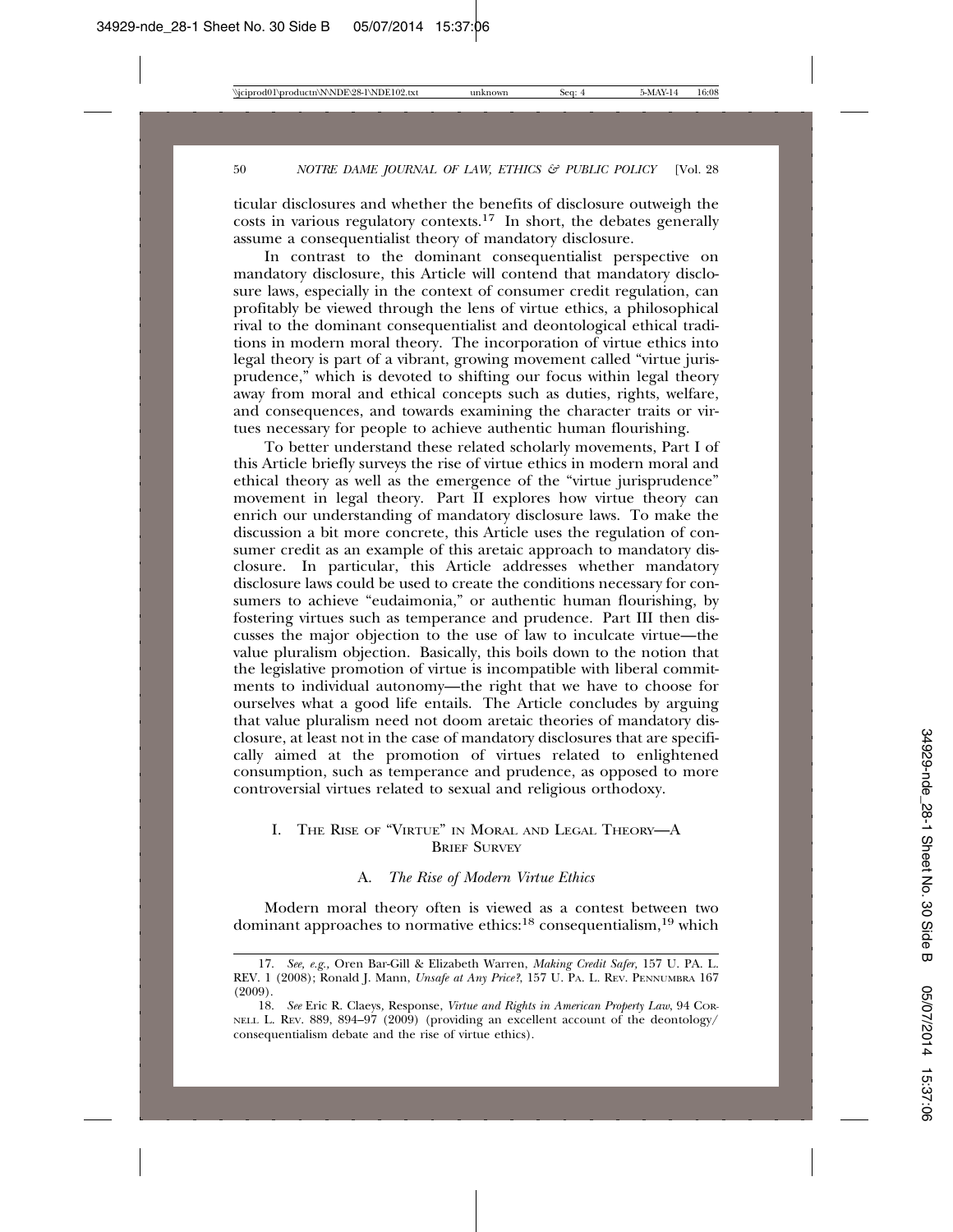is closely linked to welfare economics in modern economic theory,20 and deontology, which is often taken to mean some form of Kantian- $\lim^{21}$  (though that need not be the case). In the middle of the twentieth century, however, discontent with both consequentialist and deontological moral theorizing was manifested in the publication of a path-breaking article by Elizabeth Anscombe, entitled *Modern Moral Philosophy*, 22 which proposed "to look for moral norms not in duty concepts but within the virtues or traits of character that one needs to flourish as a human being."23 Anscombe is widely credited with launching a modern renaissance in aretaic<sup>24</sup> or virtue theory.<sup>25</sup> This revival of interest in virtue in modern moral theory has proceeded along several different paths. Some philosophers have sought to enrich existing deontological and consequentialist moral theories by incorporating the moral importance of good character and virtue into those theories.<sup>26</sup> Other philosophers, however, have a much more ambitious agenda. These theorists have called for a true philosophical alternative to consequentialism and deontology—a "genuinely *free-standing* ethics of virtue"27 under the banner of "virtue ethics."28

20. *See* EYAL ZAMIR & BARAK MEDINA, LAW, ECONOMICS AND MORALITY 12 (2010) (explaining that welfare economics is "a consequentialist theory, as it evaluates the desirability of acts, rules, policies, projects, etc., solely according to their outcomes"); *see also* Eyal Zamir & Barak Medina, *Law, Morality, and Economics: Integrating Moral Constraints with Economic Analysis of Law,* 96 CAL. L. REV. 323, 329–30 (2008) (summarizing principles of welfare economics).

21. *See* Nancy (Ann) Davis, *Contemporary Deontology*, *in* A COMPANION TO ETHICS 205, 205 (Peter Singer ed., 1991) (noting a link between Immanuel Kant and modern deontological moral theories).

22. G.E.M. Anscombe, *Modern Moral Philosophy* 33 PHIL. 1 (1958).

23. Robert B. Louden, *Virtue Ethics, in* 9 ENCYCLOPEDIA OF PHILOSOPHY 687 (Donald Borchert ed., 2d ed. 2006).

24. *See* CAMBRIDGE DICTIONARY OF PHILOSOPHY 43 (Robert Audi ed., 2d ed. 1999) (defining arête as "the ancient Greek term meaning 'virtue' or 'excellence'").

25. *See* Ronald J. Colombo, *Toward a Nexus of Virtue,* 69 WASH. & LEE L. REV. 3, 9 (2012) (tracing rise of virtue ethics to Anscombe); Rosalind Hursthouse, *Virtue Ethics*, *in* 6 NEW DICTIONARY OF THE HISTORY OF IDEAS 2421, 2421 (2004) (same); Louden, *supra* note 23, at 687 (same).

26. *See* ROSALIND HURSTHOUSE, ON VIRTUE ETHICS 3 (1999) (noting that "some deontologists and utilitarians have reacted to virtue ethics by seeking to address it within their own theories"); Lawrence J. Jost, *Virtue and Vice*, *in* 9 ENCYCLOPEDIA OF PHILOSOPHY 678 (Donald Borchert ed., 2d ed. 2006) (citing consequentialists and Kantians that have incorporated virtue into their works).

27. Michael Slote, *Virtue Ethics*, *in* MARCIA W. BARON, PHILIP PETTIT & MICHAEL SLOTE, THREE METHODS OF ETHICS: A DEBATE 176 (1997).

28. A lucid overview of virtue ethics can be found in STAN VAN HOOFT, UNDERSTAND-ING VIRTUE ETHICS (2006). Major contributions to the field include ALASDAIR MACINTYRE,

<sup>19.</sup> Berys Gaut, *Consequentialism*, *in* CAMBRIDGE DICTIONARY OF PHILOSOPHY 176 (Robert Audi, ed. 2d ed. 1999) (defining consequentialism as "the doctrine that the moral rightness of an act is determined solely by the goodness of the act's consequences"); *see also* Henry R. West, *Consequentialism,* in 2 ENCYCLOPEDIA OF PHILOSOPHY 460 (Donald Borchert, ed. 2d ed. 2006) ("As a name for any ethical theory or for the class of ethical theories that evaluate actions by the value of the consequences of the actions, 'consequentialism' thus refers to classical utilitarianism and other theories that share this characteristic"); *see also* Samantha Brennan, *Moral Lumps*, 9 ETHICAL THEORY & MORAL PRAC. 249, 250 (2006) ("Life is simple for the consequentialist. According to consequentialist moral theories, the right act is the act that brings about the most good overall.").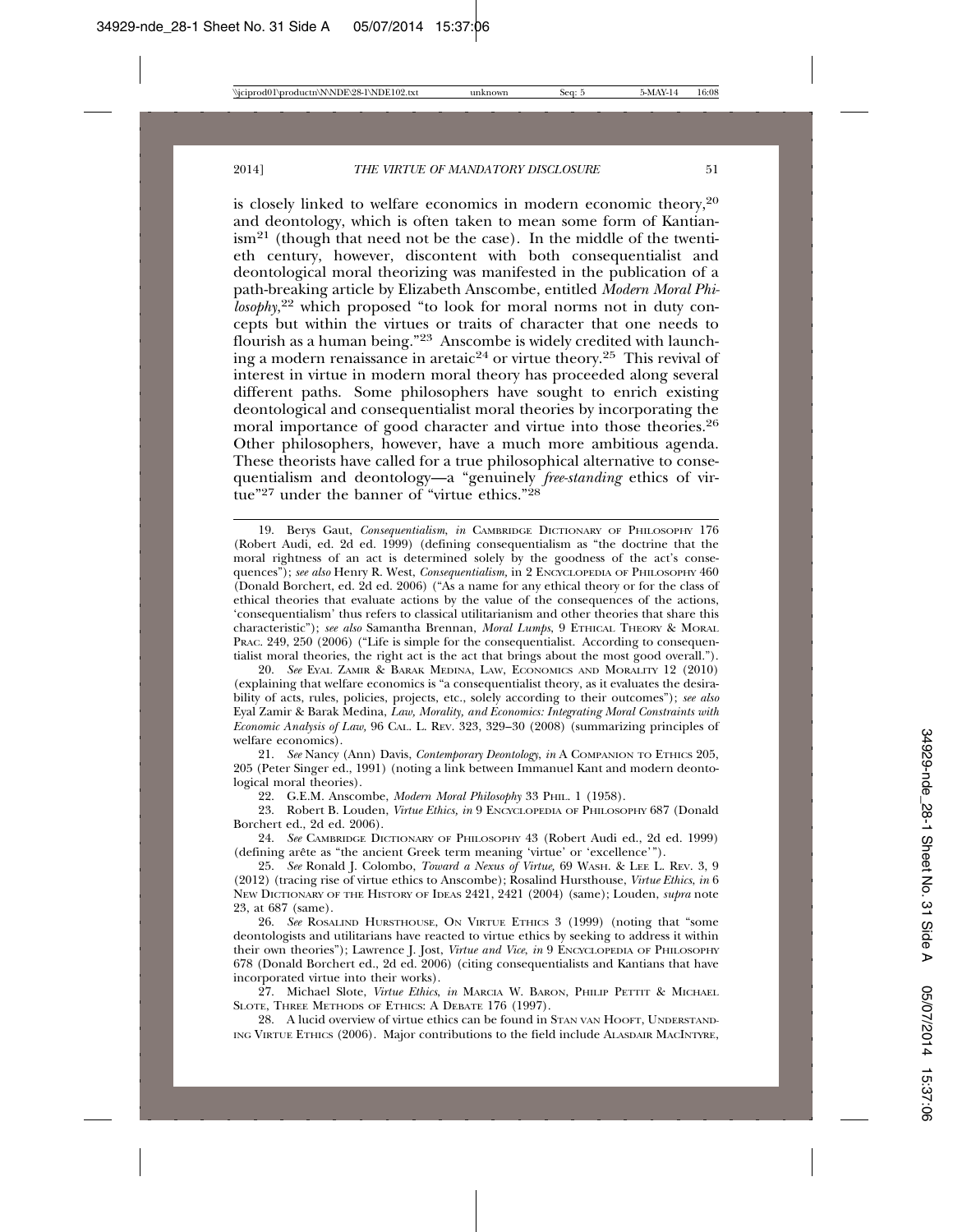The "bewildering variety of claims made by philosophers in the name of virtue ethics"29 makes trying to sum up the core teachings of virtue ethics (or virtue theory, generally) a perilous business.30 Nevertheless, as Heidi Li Feldman states with clarity: "What unites philosophers in the virtue ethics tradition . . . is their concern with the quality of human life and an effort to identify both what counts as a life of high quality or worth and the character traits it takes to achieve one."<sup>31</sup> In the interest of simplicity, I will focus here on the most influential strand of virtue ethics in legal theory*, neo-Aristotelian* virtue ethics,32 which, as one can tell by its name, is heavily indebted to Aristotle,<sup>33</sup> and his classic work, *Nicomachean Ethics*. 34 Neo-Aristotelian virtue ethics differs from deontology and consequentialism in that it "derives its justification from virtue as an end in and of itself: virtue promotes human excellence, and human excellence is an end of itself, not tethered either to the concepts of duty or welfare."35

But what, exactly, does such a theory entail? At the risk of gross oversimplification, we can note three core principles of contemporary, neo-Aristotelian virtue ethics. First, virtue ethics teaches us that "an action is right if and only if it is what an agent with a virtuous character would do in the circumstances."36 Second, virtuous agents have certain

29. Justin Oakley, *Varieties of Virtue Ethics*, 9 RATIO 128, 128 (1996).

30. Kyron Huigens, *On Aristotelian Criminal Law: A Reply to Duff,* 18 NOTRE DAME J.L. ETHICS & PUB. POL'Y 465, 479 (2004) [hereinafter Huigens, *Aristotelian Criminal Law*] ("[A]retaic ethics is hardly a monolithic school of thought. On the contrary, it exhibits the variety and dissension of any young and healthy intellectual enterprise.").

31. Heidi L. Feldman, *Prudence, Benevolence, and Negligence: Virtue Ethics and Tort Law*, 74 CHI.-KENT L. REV. 1431, 1436 (2000).

32. Peter Simpson, *Contemporary Virtue Ethics and Aristotle*, *in* VIRTUE ETHICS: A CRITI-CAL READER, *supra* note 28, at 245 ("They are Aristotelians because they accept Aristotle's fundamental ideas; they are neo-Aristotelians because they reject some of his conclusions, notably about manual labor, slavery and women.").

33. *See* Lawrence B. Solum, *Natural Justice*, 51 AM. J. JURIS. 65, 70 (2006); Karen Stohr, *Contemporary Virtue Ethics,* 1 PHIL. COMPASS 22, 23 (2006). Aristotle in turn, was undoubtedly indebted to his teacher, Plato, and scholars even have noted that focus on virtue can be seen in earlier Eastern philosophy, as well as "later Greek and Christian writers [such as Sir Thomas Aquinas] who continued to emphasize the central importance of the virtues in human life." Rosalind Hursthouse, *Virtue Ethics*, *in* 6 NEW DICTION-ARY OF THE HISTORY OF IDEAS 2421, 2421 (2004).

34. For a new translation with commentary, *see* ARISTOTLE'S NICOMACHEAN ETHICS (Robert C. Bartlett & Susan D. Collins eds. & trans., 2011).

35. Chapin F. Cimino, *Private Law, Public Consequences, and Virtue Jurisprudence,* 71 U. PITT. L. REV. 279, 285 n.13 (2009).

36. Oakley, *supra* note 29, at 129; *see al*so HURSTHOUSE, *supra* note 26, at 28 (similar formulation).

AFTER VIRTUE: A STUDY IN MORAL THEORY (1981); PHILIPPA FOOT, NATURAL GOODNESS (2001); PHILIPPA FOOT, VIRTUES AND VICES AND OTHER ESSAYS IN MORAL PHILOSOPHY (1978); ROSALIND HURSTHOUSE, ON VIRTUE ETHICS (1999); MICHAEL SLOTE, MORALS FROM MOTIVES (2001); CHRISTINE SWANTON, VIRTUE ETHICS: A PLURALISTIC VIEW (2003). Collections include VIRTUE ETHICS: OXFORD READINGS IN PHILOSOPHY (Roger Crisp & Michael Slote eds., 1997); VIRTUE ETHICS: A CRITICAL READER (Daniel Statman ed., 1997); HOW SHOULD ONE LIVE?: ESSAYS ON THE VIRTUES (Roger Crisp ed., 1996).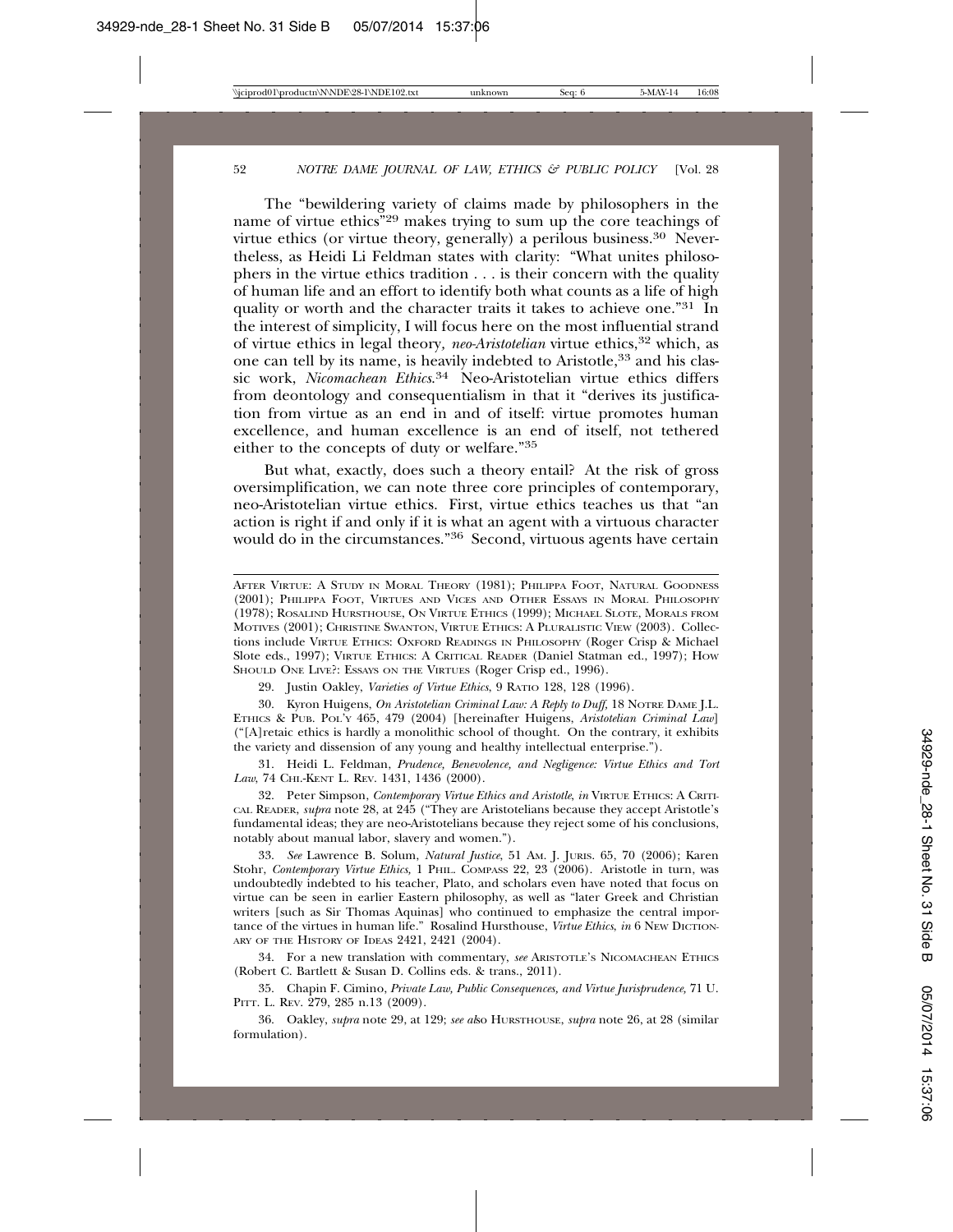character traits known as virtues<sup>37</sup>— "the core characteristics valued by moral philosophers and religious thinkers: wisdom, courage, humanity, justice, temperance and transcendence."38 Third, for many virtue ethicists, there is a vital relationship between the virtues and "eudaimonia,"39 which "is a transliteration of the Greek word for prosperity, good fortune, wealth, or happiness."40

Before moving on to the rise of virtue in legal theory, two of the terms above, *virtue* and *eudaimonia*, require a bit of unpacking since they are essential for understanding neo-Aristotelian virtue ethics. We can turn to the concept of virtue first. Christine Swanton states: "A virtue is a good quality or excellence of character. It is a disposition of acknowledging or responding to items in the field of a virtue in an excellent (or good enough) way."<sup>41</sup> Virtue ethicists often view moral virtues42 as an ideal balance or mean between possessing too much or too little of a trait in a particular field of human endeavor.<sup>43</sup> A commonly used example is courage:

Aristotle argued that the moral virtues can be conceptualized as the mean between two opposing character deficiencies with respect to a morally neutral emotion. Courage, for example, is a mean between the opposing vices of cowardice and rashness; the morally neutral emotion is fear. Cowards are disposed to fear too

39. Not all versions of virtue ethics are eudaimonistic. *See* Christopher Cordner, *Three Contemporary Perspectives on Moral Philosophy*, 30 PHIL. INVESTIGATIONS 65, 80 (2007) (commenting on Christine Swanton's rejection of eudaimonism); Ekow N. Yankah, *Virtue's Domain*, 2009 U. ILL. L. REV. 1167, 1173 n.11 ("An Aristotelian view need not be aretaic. Such a view could conceivably be eudaimonistic or a non-eudaimonistic virtue theory.") (crediting Larry Solum for this point).

40. *See* Scott Carson, *Eudaimonia*, *in* 10 ENCYCLOPEDIA OF PHILOSOPHY 10 (Donald Borchert ed., 2d ed. 2006).

41. Christine Swanton, *A Virtue Ethical Ac*Count of Right Action, 112 ETHICS 32, 38 (2001).

42. Moral virtues are often contrasted with intellectual virtues. *See* George Bragues, *Seek the Good Life, Not Money: The Aristotelian Approach to Business Ethics*, 67 J. BUS. ETHICS 341, 345 (2006); Chapin F. Cimino, *Virtue and Contract Law,* 88 OR. L. REV. 703, 713 (2009) (distinguishing moral/character and intellectual/reasoning traits). One author explains:

Virtues are conventionally divided into two categories: intellectual virtues and moral virtues. The intellectual virtues perfect our reasoning faculties. Those intellectual virtues located in the speculative intellect are understanding, science, and theoretical wisdom; the intellectual virtues in the practical intellect are practical wisdom or prudence, and art. The moral virtues perfect our appetites and most prominently include justice, temperance, and fortitude.

Lee J. Strang, *Originalism and the Aristotelian Tradition: Virtue's Home in Originalism*, 80 FORDHAM L. REV. 1997, 2018 (2012) (footnotes omitted).

43. *See* Richard Kraut, *Aristotle's Ethics*, *in* STANFORD ENCYCLOPEDIA OF PHILOSOPHY (Edward N. Zalta ed., 2001), *available at* http://plato.stanford.edu/entries/aristotle-ethics/ ("[E]very ethical virtue is a condition intermediate between two other states, one involving excess, and the other deficiency.").

<sup>37.</sup> *See* HURSTHOUSE, *supra* note 26, at 29 ("A virtuous agent is one who has, and **R** exercises, certain character traits, namely, the virtues."); Rosalind Hursthouse, *Normative Virtue Ethics*, *in* VIRTUE ETHICS: OXFORD READINGS IN PHILOSOPHY, *supra* note 28, at 22–23.

<sup>38.</sup> CHRISTOPHER PETERSON & MARTIN E. P. SELIGMAN, CHARACTER STRENGTHS AND VIRTUES: A HANDBOOK AND CLASSIFICATION 13 (2004).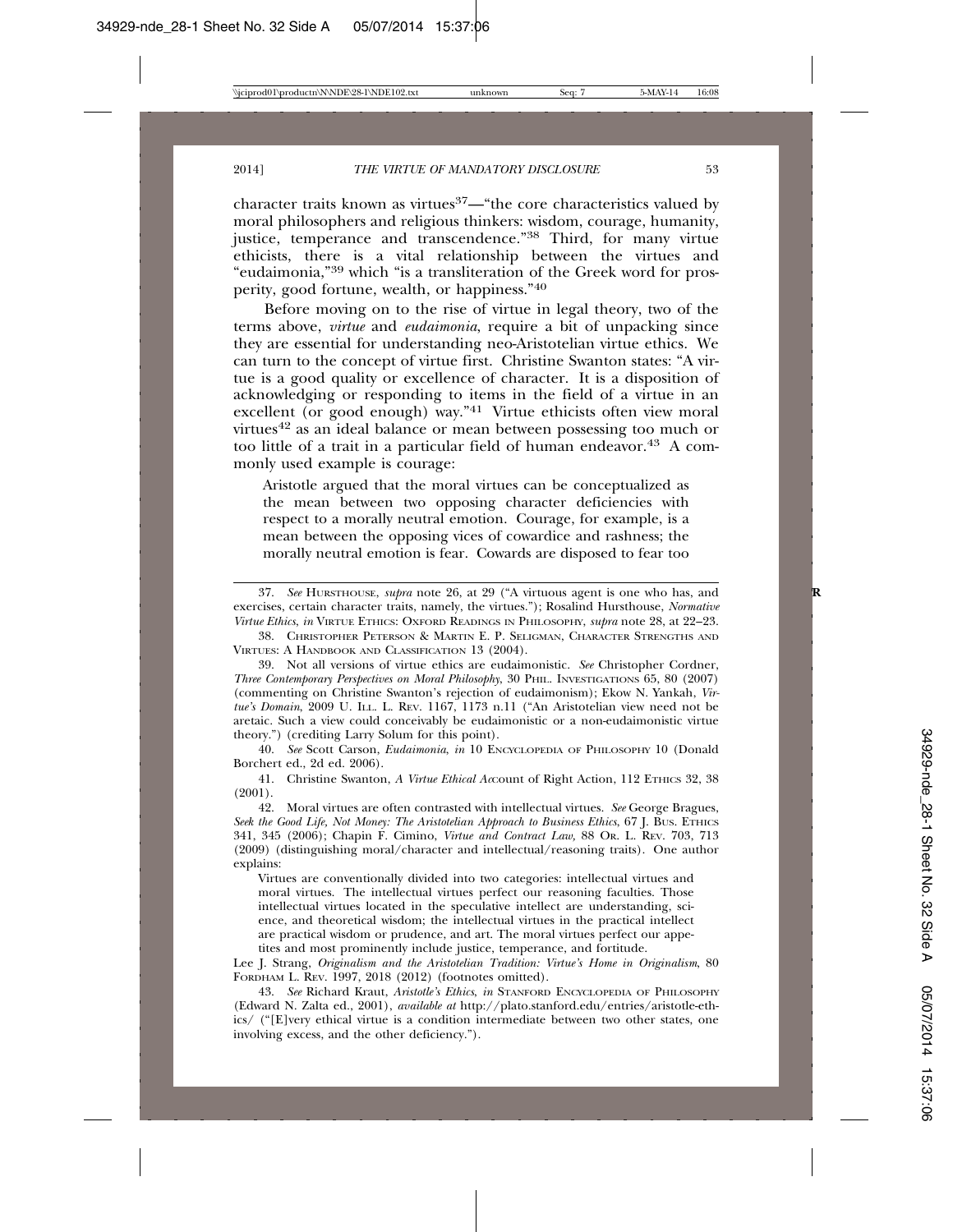much; those who are rash are insufficiently sensitive to danger and fear too little. The courageous human is disposed to fear that is proportionate to the situation.44

The notion of virtue, however, goes beyond mere action:

Virtues do not consist simply of acquired dispositions to engage in certain external actions. They are far deeper character traits that, in addition to manifesting themselves in specific actions, are bound up with a person's reasons for taking a particular action as well as her emotional state as she does so.<sup>45</sup>

Accordingly, just as "[a] person who does the right thing for the wrong reasons is not virtuous,<sup>346</sup> good habits alone are not virtues since they can be mindless.47 Doing good is thus not the same as being virtuous. On the other hand, merely wanting to do good without effective execution also is not enough to constitute virtue. Olivia Bailey points out that "Aristotelian virtue ethics excludes the person with good intentions but a grossly erroneous understanding of how to realize them from being virtuous."<sup>48</sup> To sum up, virtue means more than wanting to do the right thing or doing the right thing, instead "[t]he virtuous agent . . . does the right thing, undividedly, for the right reason, in the appropriate way—honestly, courageously, and so on."49

45. Eduardo M. Penalver, ˜ *Land Virtues*, 94 CORNELL L. REV. 821, 864 (2009); *see also* Rosalind Hursthouse, *Virtue Ethics*, *in* STANFORD ENCYCLOPEDIA OF PHILOSOPHY, (Edward N. Zalta, ed., 2003), *available at* http://plato.stanford.edu/entries/ethics-virtue. Hursthouse writes:

A virtue such as honesty or generosity is not just a tendency to do what is honest or generous, nor is it to be helpfully specified as a "desirable" or "morally valuable" character trait. It is, indeed a character trait—that is, a disposition which is well entrenched in its possessor, something that, as we say 'goes all the way down', unlike a habit such as being a tea-drinker—but the disposition in question, far from being a single track disposition to do honest actions, or even honest actions for certain reasons, is multi-track. It is concerned with many other actions as well, with emotions and emotional reactions, choices, values, desires, perceptions, attitudes, interests, expectations and sensibilities. To possess a virtue is to be a certain sort of person with a certain complex mindset.

46. Penalver, ˜ *supra* note 45, at 864.

47. *See* Julia Annas, *Virtue Ethics*, *in* THE OXFORD HANDBOOK OF ETHICAL THEORY 515, 516 (2006). Good habits can eventually lead to virtue, however. *See also* Colombo, *supra* note 25, at 14 ("[V]irtue has been commonly defined as the 'habit' of doing good, and habits are learned via repeated doing.") (footnote omitted) (citing Leslie Stephens, *Virtue-Based Ethical Systems*, *in* ETHICAL THEORY, CLASSIC AND CONTEMPORARY READINGS 318 (Louis P. Pojman ed., 2d ed. 1995)).

48. Olivia Bailey, *What Knowledge Is Necessary for Virtue*?, 4 J. ETHICS & SOC. PHIL. 1, 13 (2010).

49. Annas, *supra* note 47, at 516. *See also* Paul Horwitz, *Judicial Character (and Does It Matter)*, 26 CONST. COMMENT. 97, 149 (2009) ("The virtues are both 'character traits' and, more deeply, 'excellences of character.' They involve not merely a disposition to act in

<sup>44.</sup> Lawrence B. Solum, *The Aretaic Turn in Constitutional Theory*, 70 BROOK. L. REV. 475, 497 (2005) [hereinafter Solum, Aretaic Turn]; *see also* David Luban, H*ow Must a Lawyer Be? A Response to Woolley and Wendel,* 23 GEO. J. LEGAL ETHICS 1101, 1116 (2010) ("The traditional understanding of the moral virtues is Aristotle's assertion that a virtue is the mean between two extremes—for example, courage is the mean between cowardice and recklessness.").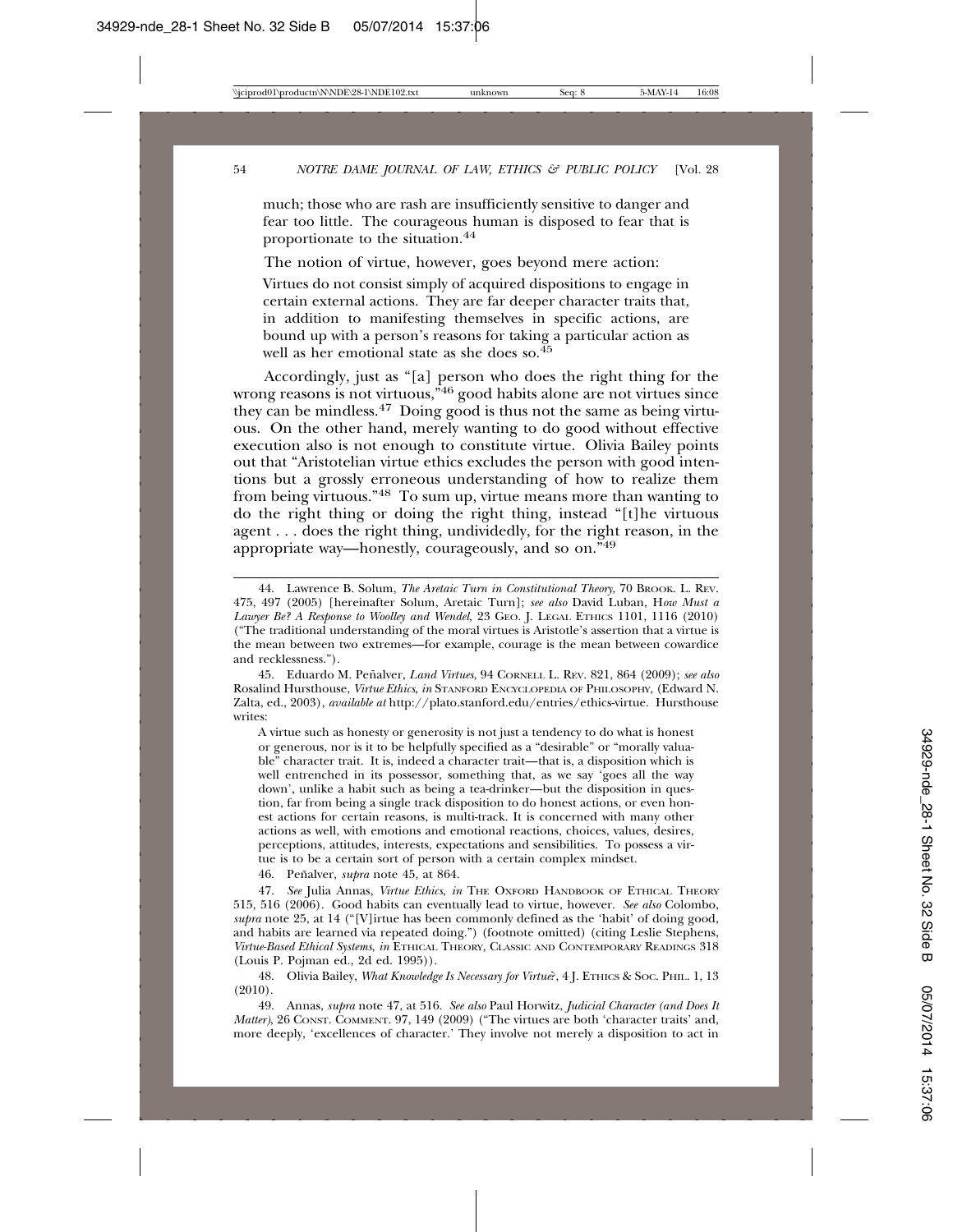The second term in virtue ethics that requires further discussion is the concept of eudaimonia.50 Although eudaimonia can be translated as "happiness,"51 modern virtue ethicists prefer to translate eudaimonia as "flourishing," to avoid the implication that eudaimonia entails subjectively experienced, hedonistic pleasure.52 As Sherman Clark puts it quite colorfully, happiness in the virtue ethics tradition is "not the satiation of a glutton, or the grinning contentment of an idiot."53 In contrast, modern virtue ethicists posit that eudaimonia is intimately  $\mu$  connected with virtue<sup>54</sup> and authentic human flourishing demands more than the mere satisfaction of individual preferences, or the maximization of utility or wealth.55 We will return to the concept of eudaimonia or flourishing below in the context of mandatory disclosure and objections to virtue inculcation.

#### B. *The Aretaic Turn in Legal Theory: The Emerging Virtue Jurisprudence*

The rise of virtue ethics in moral theory has not gone unnoticed in the legal academy, where scholars have begun to investigate the benefits of applying the teachings of virtue ethics to law and legal institutions, in a burgeoning movement that has been termed "virtue jurisprudence." $56$  Just as virtue ethics offers a third way in the debate

51. *See* Carson, *supra* note 40.

52. *See* Annas, *supra* note 47, at 520; Hursthouse, *supra* note 45 (observing that "virtue ethicists claim that a human life devoted to physical pleasure or the acquisition of wealth is not *eudaimon*, but a wasted life"); Carson, *supra* note 40, at 10 ("In philosophical contexts the Greek word 'eudaimonia' has traditionally been translated simply as 'happiness,' but a number of contemporary scholars and translators have tried to avoid this rendering on the grounds that it can suggest unhelpful connotations in the mind of the uncritical reader.").

53. Sherman J. Clark, *Law as Communitarian Virtue Ethics,* 53 BUFF. L. REV. 757, 772 (2005).

54. *See* Hursthouse, *supra* note 45 ("All standard versions of virtue ethics agree that living a life in accordance with virtue is necessary for eudaimonia."); Carson, *supra* note 40, at 10 ("As is well known, Aristotle agreed that virtue is a necessary condition for **R** eudaimonia but held that it is not sufficient."); Louden, *supra* note 23, at 688 ("Traditionally, moral virtues have been defined as traits that human beings need to live well or flourish."); Peñalver, *supra* note 45, at 864 n.169 ("While the virtues are conducive to human flourishing, their possession is no guarantee that the virtuous individual will in fact flourish."); Statman, *Introduction to Virtue Ethics*, *in* STATMAN, *supra* note 28, at 8 ("Virtues are viewed as necessary conditions for, or as constitutive elements of, human flourishing and well-being.").

55. *See* Ronald J. Colombo, *Buy, Sell, or Hold? Analyst Fraud from Economic and Natural* Law Perspectives, 73 BROOK. L. REV. 91, 140–41 (2007) (contrasting law and economics view of efficiency and wealth maximization with natural law notion of eudaimonia or true human flourishing).

56. The first book devoted to the subject was VIRTUE JURISPRUDENCE (Colin Farrelly & Lawrence B. Solum eds., 2008).

particular ways, but without particularly virtuous reasons for doing so, but actually acting virtuously and for virtuous reasons.") (footnotes omitted).

<sup>50.</sup> *See generally* Gregory S. Alexander, *The Social-Obligation Norm in American Property Law*, 94 CORNELL L. REV. 745, 761–72 (2009) (discussing human flourishing in great detail).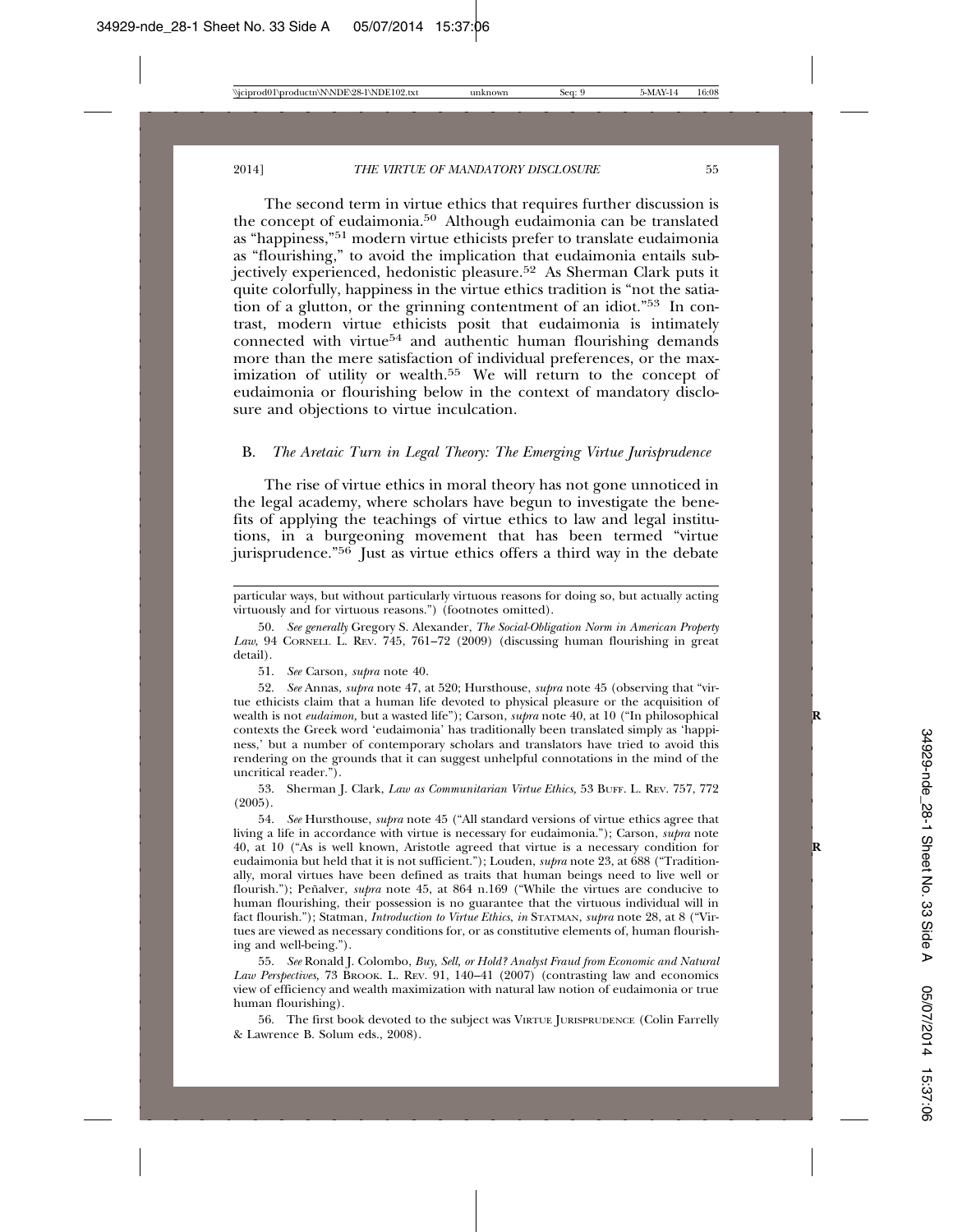between consequentialists and deontologists in moral theory,<sup>57</sup> virtue jurisprudence provides an alternative in the stalemate between prevailing schools of deontological and consequentialist thought in normative legal theory.58

The virtue jurisprudence program is still in a relatively early stage of development, though the literature is growing at a remarkable rate<sup>59</sup> with scholars analyzing and evaluating the value of virtue theory in a range of different substantive areas of law.<sup>60</sup> One does not want to reduce aretaic legal theory to the level of slogans, nevertheless, Colin Farrelly and Lawrence Solum sum up the virtue jurisprudence movement as follows:

58. The debate is often conceived of as a between rights-based deontological theories often indebted to Kant and law and economics theories with a grounding in welfare economics. For a particularly lucid discussion of this debate, *see* Lawrence B. Solum, *Public Legal Reason*, 92 VA. L. REV. 1449 (2006); *see also* Colin Farrelly & Lawrence B. Solum*, An Introduction to Aretaic Theories of Law*, *in* FARRELLY & SOLUM, VIRTUE JURISPRUDENCE, *supra* note 56, at 3–6. This state of affairs has led Colin Farrelly and Larry Solum to conclude that "contemporary normative legal theory, despite its vibrancy and sophistication, is stuck in certain recurring patterns of irresolvable argument." *Id.* at 6.

59. A major contribution to the emerging virtue jurisprudence literature was a recent special issue of the *Cornell Law Review* that concerned whether property law ought to incorporate the teachings of virtue ethics. The lead articles were Gregory S. Alexander, *The Social-Obligation Norm in American Property Law*, 94 CORNELL L. REV. 745 (2009); Eduardo M. Peñalver, *Land Virtues*, 94 CORNELL L. REV. 821 (2009). Responses included Eric R. Claeys, Response, *Virtue and Rights in American Property Law*, 94 CORNELL L. REV. 889 (2009); Jedediah Purdy, Response, *A Few Questions About the Social-Obligation Norm*, 94 CORNELL L. REV. 949 (2009); Henry E. Smith, Response, *Mind the Gap: The Indirect Relation Between Ends and Means in American Property Law*, 94 CORNELL L. REV. 959 (2009); Katrina M. Wyman, *Should Property Scholars Embrace Virtue Ethics? A Skeptical Comment*, 94 CORNELL L. REV. 991 (2009). Alexander's reply to the responses to his lead article can be found in Gregory S. Alexander, *The Complex Core of Property*, 94 CORNELL L. REV. 1063 (2009).

60. *See* Solum, *supra* note 43, at 494–95 (citing works in many fields of law). One **R** leader of this movement is Larry Solum, who has done important work on virtue ethics, judging, and constitutional theory. *See* Lawrence B. Solum, *Virtue Jurisprudence: A Virtue-Centred Theory of Judging*, 34 METAPHILOSOPHY, 178 (2003). [hereinafter Solum, *Theory of Judging*]; Lawrence B. Solum, *The Virtues and Vices of a Judge: An Aristotelian Guide to Judicial Selection*, 61 S. CAL. L. REV. 1735 (1988). [hereinafter Solum, *Judicial Selection*]; Solum, *Aretaic Turn*, *supra* note 43. Another scholar at the vanguard is Kyron Huigens who has **R** been the leading proponent of an explicitly aretaic approach to criminal law. *See* Darryl K. Brown, *What Virtue Ethics Can Do For Criminal Justice: A Reply to Huigens,* 37 WAKE FOREST L. REV. 29, 29 (2002) (noting that Huigens has produced a "series of innovative, trenchant articles . . . developing a virtue ethics approach to criminal law"). Huigens's works include Kyron Huigens, *On Aristotelian Criminal Law: A Reply to Duff*, 18 NOTRE DAME J.L. ETHICS & PUB. POL'Y 465 (2004); Kyron Huigens, *Homicide in Aretaic Terms*, 6 BUFF. CRIM. L. REV. 97 (2002) [hereinafter Huigens, *Homicide in Aretaic Terms*]; Kyron Huigens, *Solving the Apprendi Puzzle*, 90 GEO. L.J. 387, 425 (2002); Kyron Huigens, *Rethinking the Penalty Phase*, 32 ARIZ. ST. L.J. 1195, 1237 (2000); Kyron Huigens, *The Dead End of Deterrence*, *and Beyond*, 41 WM. & MARY L. REV. 943 (2000) [hereinafter Huigens, *Dead End of Deterrence*]; Kyron Huigens *Virtue and Criminal Negligence,* 1 BUFF. CRIM. L. REV. 431 (1998); Kyron Huigens, *Virtue and Inculpation*, 108 HARV. L. REV. 1423 (1995).

<sup>57.</sup> *See* Benjamin H. Barton, *An Empirical Study of Supreme Court Justice Pre-Appointment Experience,* 64 FLA. L. REV. 1137, 1183 (2012) ("Virtue ethics are seen as a 'third way' around the eternal battle between the consequentialists and the deontologists.") (citing Christopher Miles Coope, *Modern Virtue Ethics, in* VALUE AND VIRTUES: ARISTOTELIANISM IN CONTEMPORARY ETHICS 37–38 (Timothy Chappell ed., 2006)).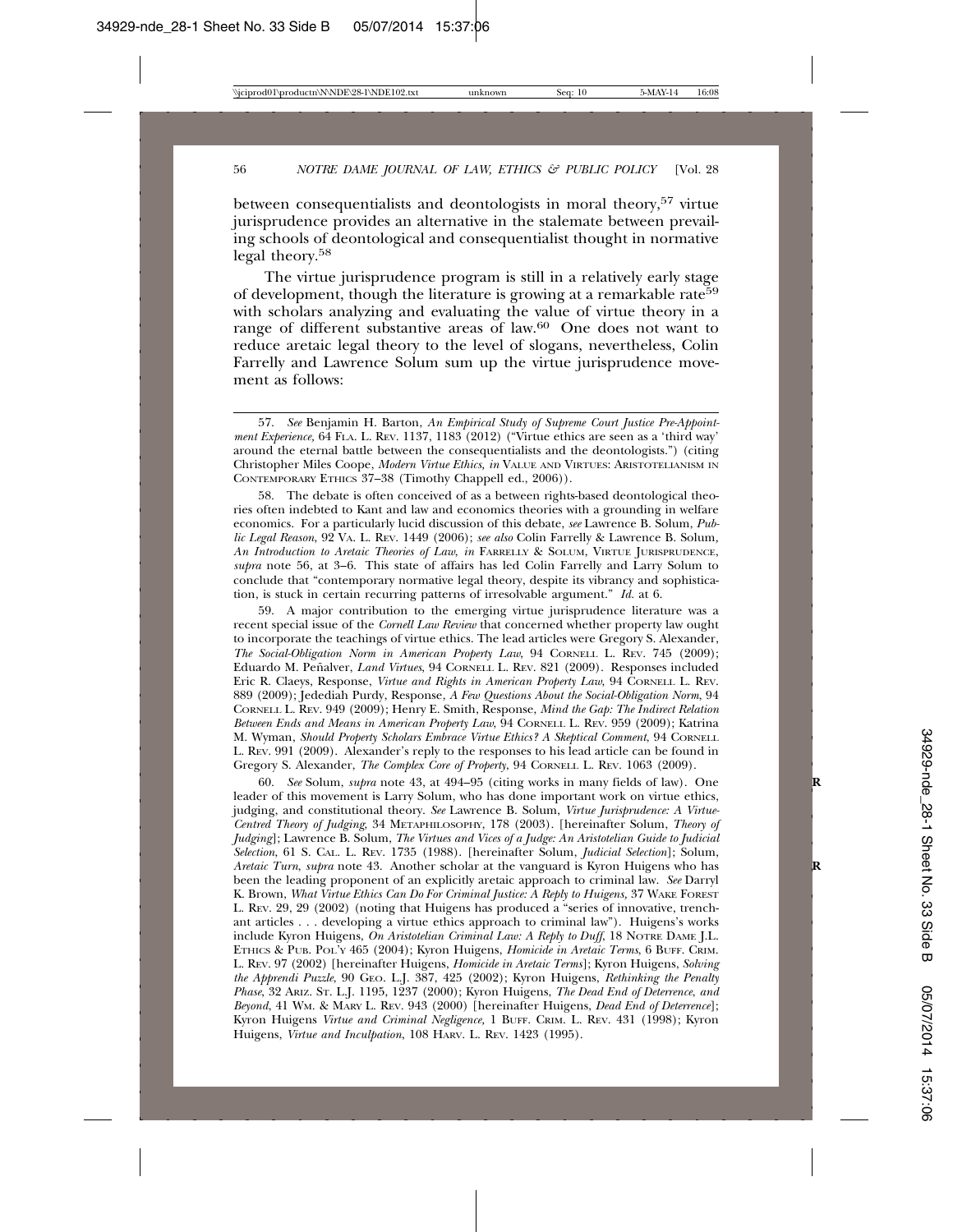For virtue jurisprudence, the final end of law is not to maximize preference satisfaction or to protect some set of rights and privileges: the final end of law is to promote human flourishing—to enable humans to lead excellent lives . . . *the fundamental concepts of legal philosophy should not* be welfare, efficiency, autonomy, or equality; the fundamental notions of legal theory should be virtue and excellence.<sup>61</sup>

Even more directly, Solum states: "Writ large, virtue jurisprudence is the view that the proper aim of legislation is the promotion of human flourishing through creation of the conditions for the development of human excellence—the distinctively human virtues and vices.<sup>762</sup>

By now, the reader may have questions about whether virtue ethics is a suitable alternative to the prevailing deontological or consequentialist schools of moral and ethical theory, and whether, and exactly how, the concepts of virtue and eudaimonia can fruitfully be incorporated into legal discourse. The next section will explore how virtue jurisprudence might be applied to mandatory disclosure laws, which may partially answer such questions, though the discussion is also likely to raise deep concerns regarding the role of virtue in lawmaking.

#### II. VIRTUE ETHICS AND MANDATORY DISCLOSURE

### A. *Shifting the Perspective to Virtue and Human Flourishing*

Why do we have mandatory disclosure laws? It may be difficult to generalize regarding a legal phenomenon that exists in myriad distinctive and different regulatory environments.63 The conventional consequentialist or utilitarian perspective assumes, however, that compelling firms or individuals to make disclosures will produce good consequences. From a consequentialist perspective, it would be absurd to require disclosures (which entail a social cost) unless we believed that the provision of information will change behavior in some way that we, as members of society deem beneficial. The precise nature of the good consequences depends on the area of law in which the disclosures are mandated:64 more efficient and fraud-free securities markets (securities disclosure laws), more efficient and fraud-free consumer credit markets (truth in lending laws), better-informed and presumably healthier eating choices (nutritional labels), less smoking (cigarette labels), and so on. In each regulatory realm, presumably, regulators have determined that the mandated disclosures will produce good consequences that outweigh the costs of these disclosures.65 If such a calculation has not been done, or it turns out to be incorrect, then the disclosure regime

<sup>61.</sup> Colin Farrelly & Lawrence B. Solum, *An Introduction to Aretaic Theories of Law*, *in* VIRTUE JURISPRUDENCE, *supra* note 56, at 2–3 (emphasis in original).

<sup>62.</sup> *See* Solum, *supra* note 44, at 478.

<sup>63.</sup> *See supra* notes 1–3 and accompanying text. **R**

<sup>64.</sup> *See* Dalley, *supra* note 4, at 1120 (noting that often "regulatory disclosure schemes are intended to produce a particular *result* in a market") (emphasis in original).

<sup>65.</sup> *Id.* at 1129 (suggesting that regulators identify non-pretextual regulatory goals for disclosure schemes).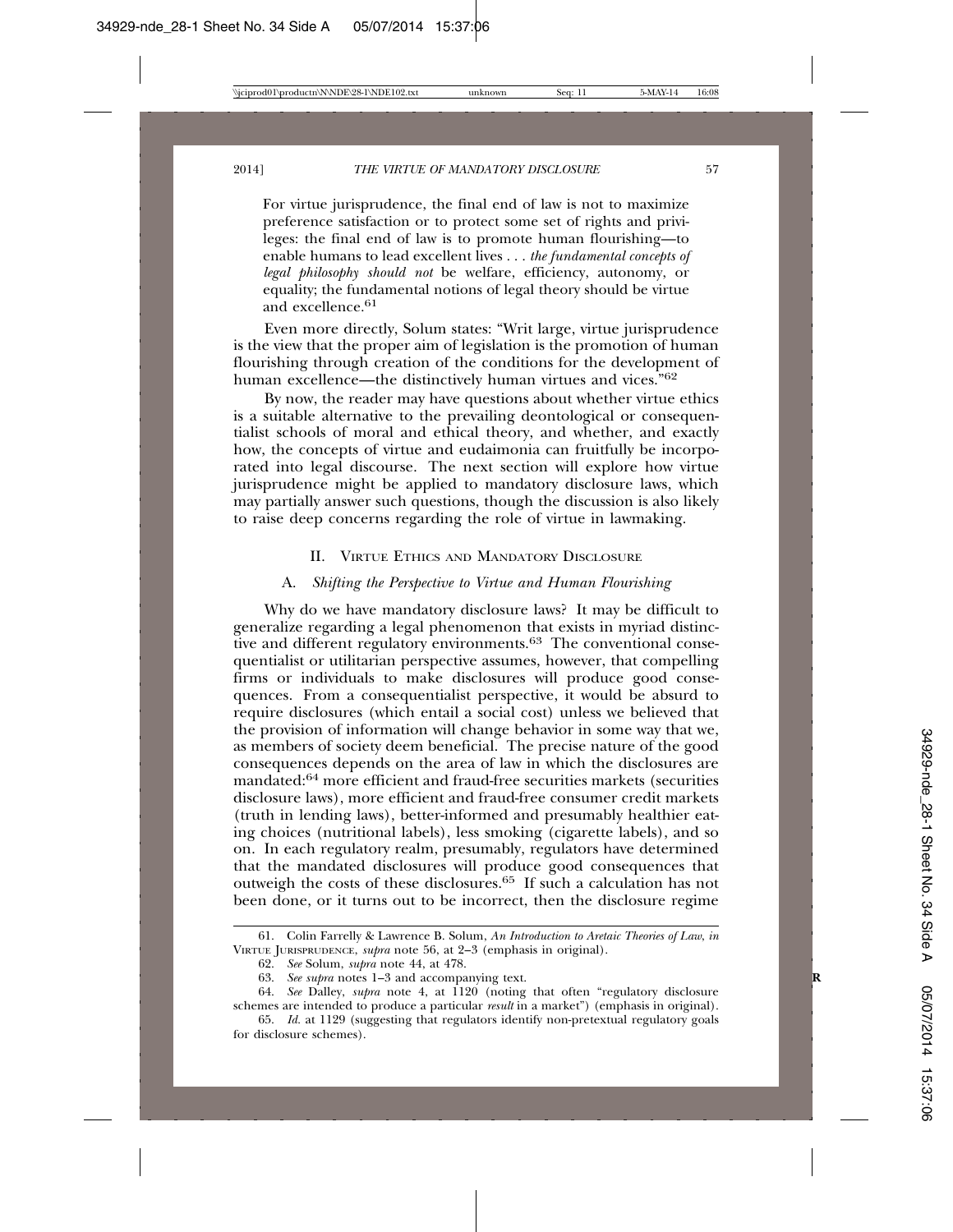may fail from a consequentialist perspective.66 In contrast, a deontological perspective on mandatory disclosure would ask whether people have some "right" to certain information or whether a firm has a moral obligation to provide certain information, irrespective of whether or not providing this information will actually produce good consequences. Even more radically, a mandatory disclosure deontologist might argue that people have the right to certain information even if providing this information produces bad consequences.67

Virtue jurisprudence compels us to view mandatory disclosure from a different perspective than the dominant consequentialist vantage point. Recall how Larry Solum, one of the movement's intellectual leaders, describes the basic idea of virtue jurisprudence: "Writ large, virtue jurisprudence is the view that the proper aim of legislation *is the promotion of human flourishing through creation of the conditions for the development of human excellence*—the distinctively human virtues and vices."<sup>68</sup> In the context of mandatory disclosures, instead of merely asking whether consumer or individual "rights" to obtain certain information are being protected (standard deontological concerns) or whether market failures are impeding the utilitarian satisfaction of individual consumer preferences (the classic law and economics/consequentialist perspective), virtue jurisprudence asks us instead to consider the connection between mandated disclosures, the virtues, and eudaimonia or human flourishing. More specifically, a virtue ethicist might question whether mandatory disclosure laws can contribute to human flourishing by fostering certain virtues in consumers or citizens. To figure out what those virtues might be, it is helpful here to note two aspects of human flourishing identified by Gregory Alexander and Eduardo Peñalver<sup>.</sup>

First, human beings develop the capacities necessary for a welllived, and distinctly human life only in society with, indeed, dependent upon, other human beings. To put the point even more directly, living within a particular sort of society, a particular web of social relationships, is a necessary condition for humans to develop the distinctively human capacities that allow us to flourish.

The second characteristic of human flourishing to be stressed is that human flourishing must include at least the capacity to make meaningful choices among alternative life horizons, to discern the

<sup>66.</sup> *See* Ben-Shahar & Schneider, *supra* note 3, at 735 ("Whatever benefits mandated **R** disclosures may offer, mandates are unjustifiable if their costs outweigh their benefits."); Dalley, *supra* note 4, at 1127 (noting that "the costs of any particular disclosure scheme may outweigh its benefits").

<sup>67.</sup> There may be situations where more information in the marketplace ironically produces "bad" outcomes because consumers do not respond to the additional information as policymakers would have hoped. *See, e.g.,* Richard A. Epstein, *Behavioral Economics: Human Errors and Market Corrections*, 73 U. CHI. L. REV. 111, 131 (2006) (noting, in the credit card context, that "by putting the government into the fray, there is always the risk that debiasing will take the form of rebiasing, by overstating credit card risks to individuals who would do well to have them").

<sup>68.</sup> *See* Solum, *supra* note 44, at 478 (emphasis added).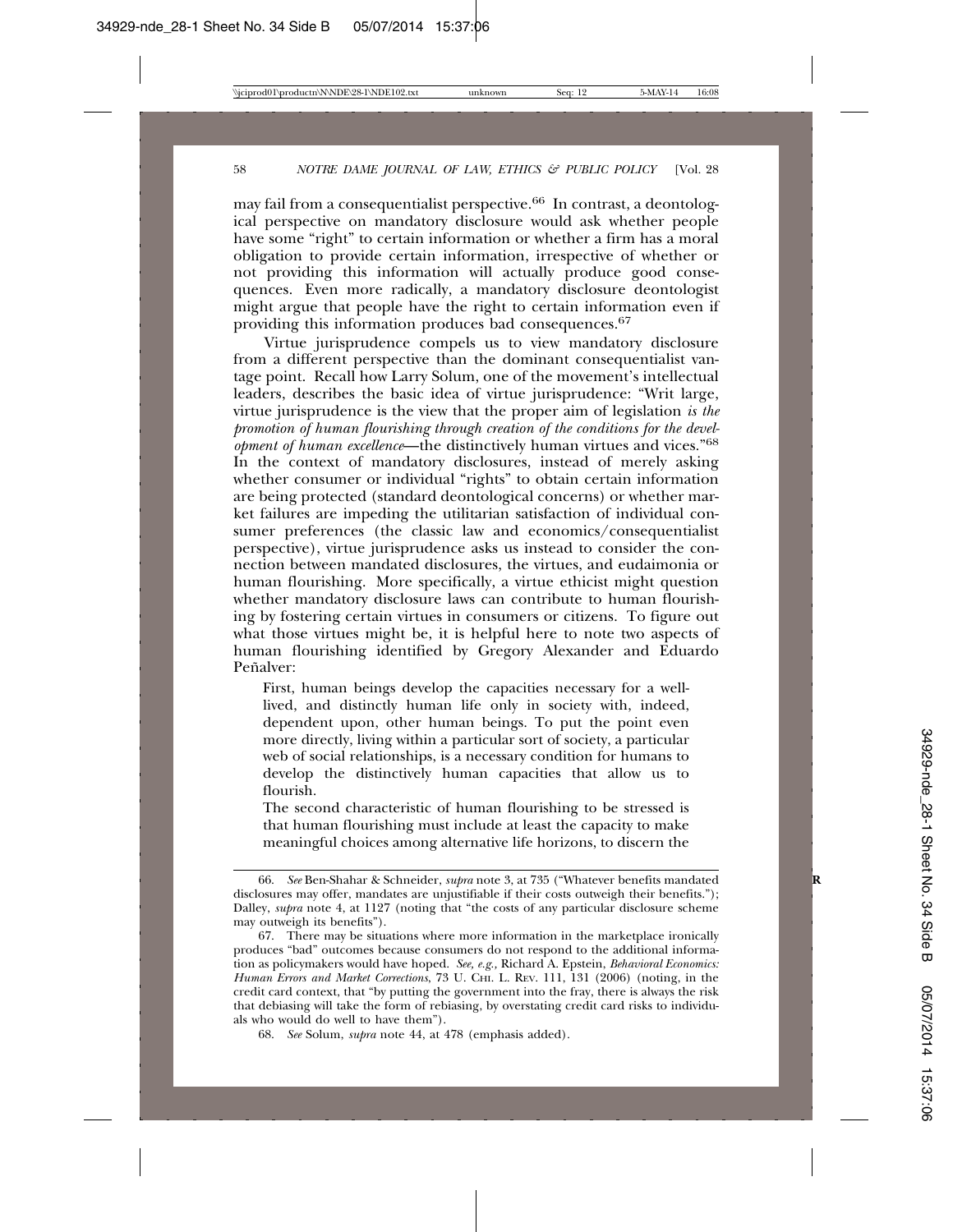salient differences among them, and to deliberate deeply about what is valuable within those available alternative choices. This is what authentic, robust freedom must involve.<sup>69</sup>

Accordingly, assuming that the proper social environment exists for fostering eudaimonia, those virtues that facilitate meaningful decision-making may facilitate (or embody, depending on our view) human flourishing. But which virtues might those be? The first virtue that comes to mind is the classic virtue of temperance,<sup>70</sup> which is "the virtue" of control over excess."71 Louke van Wensveen summarizes this virtue as follows:

Aristotle considered the rule of mind over desire a virtue, called sôphrosunê, which we usually translate as "temperance"  $\ldots$ . Specifically, he argued, temperance preserves practical wisdom from influence of undue manifestations of desire . . . . Consequently, the equanimity resulting from temperance contributes to the cultivation of virtue in general. Moreover, the moderation of desire contributes to the attainment of personal flourishing.<sup>72</sup>

To return to the concept of virtue as a mean,<sup>73</sup> Van Hooft explains: "[T]he central meaning of temperance for Aristotle is that it is the mean between being too preoccupied with pleasure (licentiousness) and having too little interest in it (insensibility). For Aristotle, then, not being attracted to the pleasurable things in life is just as much an ethical failure as indulging them to excess."74

Peterson and Seligman, who approach virtue from the perspective of positive psychology, subdivide the strength of temperance into four positive traits: (1) forgiveness and mercy; (2) humility and modesty; (3)

71. Peterson & Seligman, *supra* note 38, at 38.

72. Van Wensveen, *supra* note 70, at 67 (citing Aristotle's NICOMACHEAN ETHICS, II.2, 1104a25, and VI.5, 1140b11–20) (footnote omitted); Sherman Clark, *Neoclassical Public Virtues*: *Towards an Aretaic Theory of Law-Making (and Law Teaching)* 19, (Michigan Law School, Public Law and Legal Theory Working Paper Series, Working Paper No. 189, 2010), *available at* http://ssrn.com/abstract=1552413 ("A temperate person . . . is one who can enjoy but is not enslaved to pleasure or prestige.").

73. *See supra* notes 43–44 and accompanying text. **R**

74. VAN HOOFT, *supra* note 28, at 61; *see also* Bragues, *supra* note 42, at 346 ("[S]elf- **R** control regulates our attraction to pleasure. It is a mean between the licentiousness or self-indulgence entailed by having too much pleasure, or delighting in the wrong things, and the insensibility of taking too little enjoyment from life.").

<sup>69.</sup> Gregory S. Alexander & Eduardo M. Peñalver, Properties of Community, 10 THEO-RETICAL INQ. L. 127, 135 (2009).

<sup>70.</sup> At times, aspects of this virtue are referred to as frugality. *See* Antonio Argandoña, *Frugality*, 4 (IESE Business School, University of Navarra, Working Paper No. 873, 2010), *available a*t http://www.iese.edu/research/pdfs/DI-0873-E.pdf ("Frugality, as a combination of temperance and prudence, demands . . . that all the effects of human action be taken into account: the effects on the agent and the effects on others (including the environment, which will affect others now and in the future)."); James A. Nash, *Toward a Revival and Reform of the Subversive Virtue: Frugality*, *in* CONSUMPTION, POPULATION AND SUSTAINABILITY: PERSPECTIVES FROM SCIENCE AND RELIGION 167, 174 (Audrey R. Chapman, et al., eds. 2000) (suggesting that frugality can be "understood as the economic subspecies of temperance"); Louke van Wensveen, *Attunement: An Ecological Spin on the Virtue of Temperance*, 8 PHIL. IN THE CONTEMP. WORLD 67, 68–69 (2001) (discussing connections between temperance and frugality).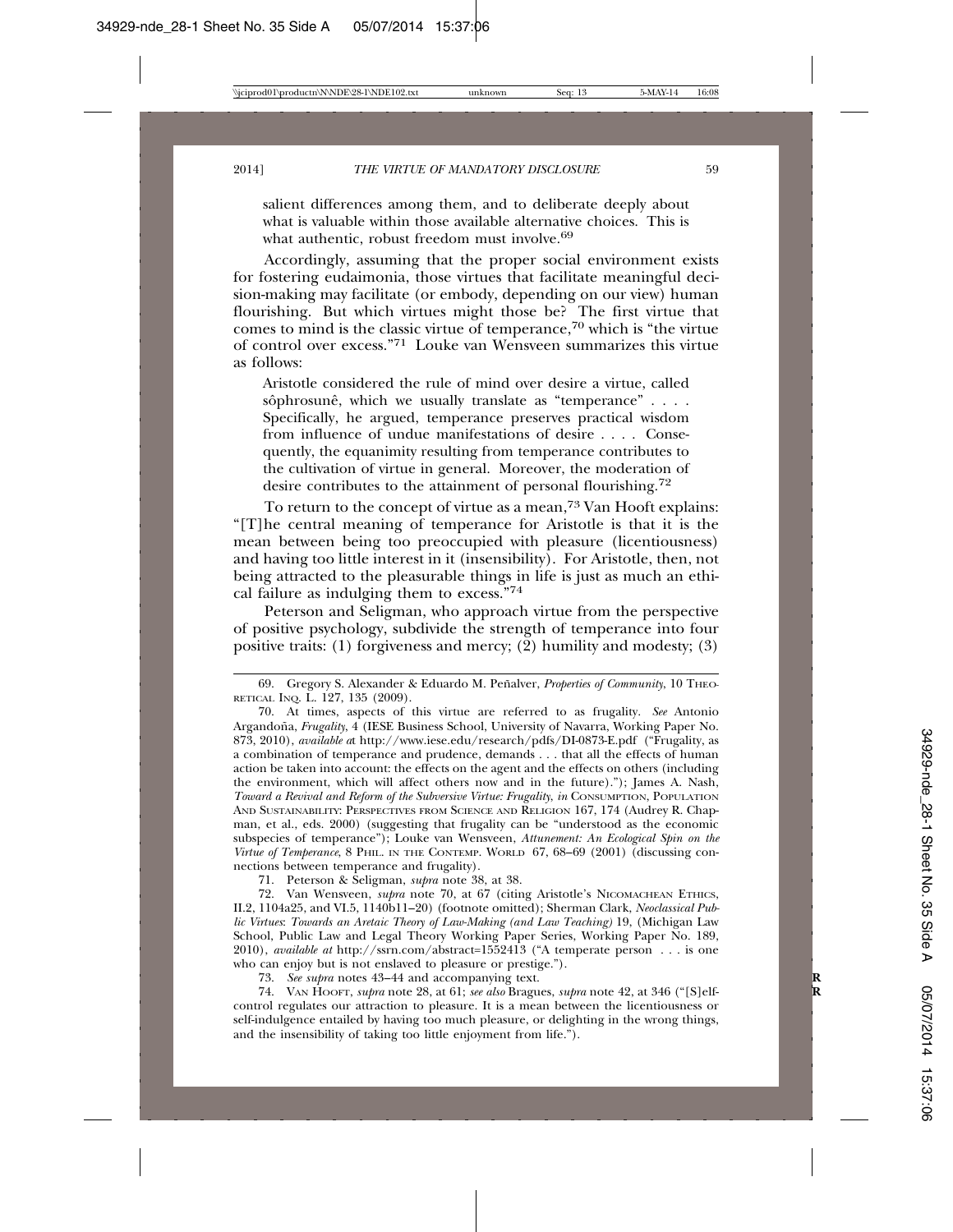prudence; and (4) self-regulation.75 The latter two—prudence and self-regulation—seem to bear some connection to the type of meaningful decision-making noted above by Gregory Alexander and Eduardo Peñalver. Self-regulation is "how a person exerts control over his or her responses so as to pursue goals and live up to standards."76 More specifically, self-control,77 "allows people to override responses that hinder happiness or health and, further, to substitute or develop more adaptive responses."78 We can thus see why, in Peterson and Seligman's view, self-control is "a vital psychological strength that is crucial to personal well-being"79 that "should be amply cultivated and fostered."80 Although Peterson and Seligman see few drawbacks to possessing self $control^{81}$  they acknowledge that "the emphasis on consumption in modern American society undermines the value of self-control, despite the fact that hard work and self-reliance are cornerstones of the American dream."82 They comment, "During the 20th century, American culture shifted away from its traditional emphasis on self-denial toward active promotion of self-indulgence and immediate gratification, stimulated in part by advertising and economic realities, and it is plausible that such shifts have reduced the overall level of self-control in American culture<sup>"83</sup>

Prudence is the other aspect of temperance that bears some connection with frugality. Despite its modest, modern connotations, in virtue ethics, "prudence" is of immense importance. Prudence in virtue theory is synonymous with "practical wisdom" or *phronësis*,<sup>84</sup> which can be thought of as the intellectual virtue that unites all of the other virtues:<sup>85</sup>

The centerpiece of aretaic ethics is thus an exemplary practical rationality or practical wisdom—in Greek, "phronesis." Phronesis is the ability to deliberate on and frame an overall conception of the good life—that is, the flourishing life—and to integrate one's particular choices into this all-encompassing conception. The per-

82. *Id.*

83. *Id.* at 513.

84. VAN HOOFT, *supra* note 28, at 66.

85. Phronesis can be contrasted with another intellectual virtue, sophia, which is usually translated as theoretical wisdom. *See* Stefan Kapsch & Peter Steinberger, *The Impact on Legislative Committees and Legislative Processes of the Use of the Initiative in the American West*, 34 WILLAMETTE L. REV. 689, 696 (1998) ("Phronesis is defined largely in negative ˆ terms; it is not the same as sophia or theoretical wisdom, which is a matter of scientific knowledge (epistêmê) and insight (nous). Sophia is about immutable facts in the world, things that cannot be other than they are." (footnotes omitted)).

<sup>75.</sup> PETERSON & SELIGMAN, *supra* note 38, at 430–44.

<sup>76.</sup> *Id.* at 500.

<sup>77.</sup> *Id.* ("The term *self-control* is sometimes used as a synonym for self-regulation, but other writers use it more narrowly to refer specifically to controlling one's impulses to behave in a moral fashion.") (emphasis in original).

<sup>78.</sup> *Id.* at 516.

<sup>79.</sup> *Id.*

<sup>80.</sup> *Id.*

<sup>81.</sup> *Id.* at 508 (observing that self-control could be used "in the service of dastardly and anti-social aims").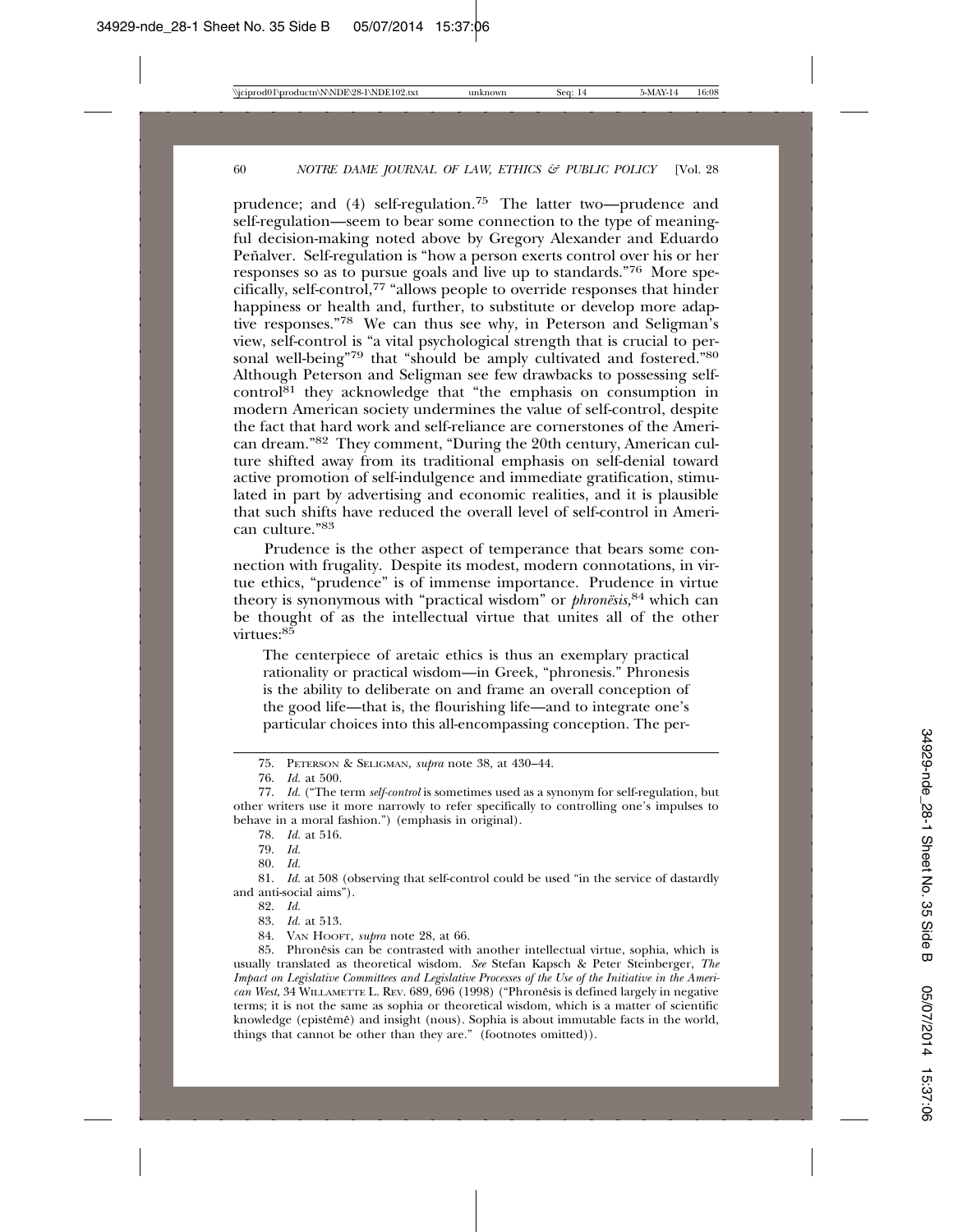son possessed of phronesis, the phronimos, is a person of mature judgment who has the capacity to identify and pursue the good amid the contingencies of practical human affairs.86

From a positive psychological perspective, Peterson and Seligman define prudence in a way that should have apparent relevance for mandatory disclosure laws:

Prudence is a cognitive orientation to the personal future, a form of practical reasoning and self-management that helps to achieve the individual's long-term goals effectively. Prudent individuals show a farsighted and deliberative concern for the consequences of their actions, successfully resist impulses and other choices that satisfy shorter term goals at the expense of longer ones, have a flexible and moderate approach to life, and strive for balance among their goals and ends.87

Prudence may seem a bit like the concept of expected utility theory in rational choice theory,88 under which individual "decision makers conduct an explicit or implicit cost-benefit analysis of competing options and select the optimal method of achieving their goals."89 For virtue ethicists, however, the notion of prudence is a morally richer and thicker concept than expected utility theory. We can see this point in this discussion of the virtue ethics decision process:

Confronted with an irreducibly complex moral world populated by a plurality of values, the wise person is the one who is consistently able to reconcile them and discern the correct course of action. But the exercise of wisdom does not involve the arithmetic application of a simple cost-benefit formula. Or, as Rosalind Hursthouse puts it, virtue ethics does not aim at generating an "'algorithm for life' independent of judgment." Instead, judgment, understood as constitutive of the virtue of practical wisdom, plays a central, organizing role.90

Prudence in the virtue ethics tradition, therefore, goes well beyond the notion of identifying and employing the means most likely to help a person achieve her desired ends, whatever they might be. In virtue ethics, as opposed to some forms of economic analysis, which treat a person's preferences as beyond critique,<sup>91</sup> a person's ends and means are

89. Russell B. Korobkin & Thomas S. Ulen, *Law and Behavioral Science: Removing the Rationality Assumption From Law and Economics*, 88 CAL. L. REV. 1051, 1063 (2000).

90. Peñalver, *supra* note 45, at 887 (citing HURSTHOUSE, *supra* note 26, at 54).

91. *See* Louis E. Wolcher, *Senseless Kindness: The Politics of Cost-Benefit Analysis*, 25 LAW & INEQ. 147, 155 (2007) (arguing that Cost-Benefit Analysis "fails to address the question of whether individual preferences are well-grounded in ethics, morality, or some other

<sup>86.</sup> Kyron Huigens, *Nietzsche and Aretaic Legal Theory*, 24 CARDOZO L. REV. 563, 573 (2003) (citing Kyron Huigens, *Virtue and Inculpation*, 108 HARV. L. REV. 1423, 1455–56 (1995)).

<sup>87.</sup> PETERSON & SELIGMAN, *supra* note 38, at 478.

<sup>88.</sup> *See* Matthew A. Edwards, *The FTC and New Paternalism*, 60 ADMIN. L. REV. 323, 325-28 (2008) (summarizing rational choice theory); THOMAS S. ULEN, *Rational Choice Theory in Law and Economics*, *in* ENCYCLOPEDIA OF LAW AND ECONOMICS 790 (Boudewijn Boukert & Geerit de Geest eds., 2000).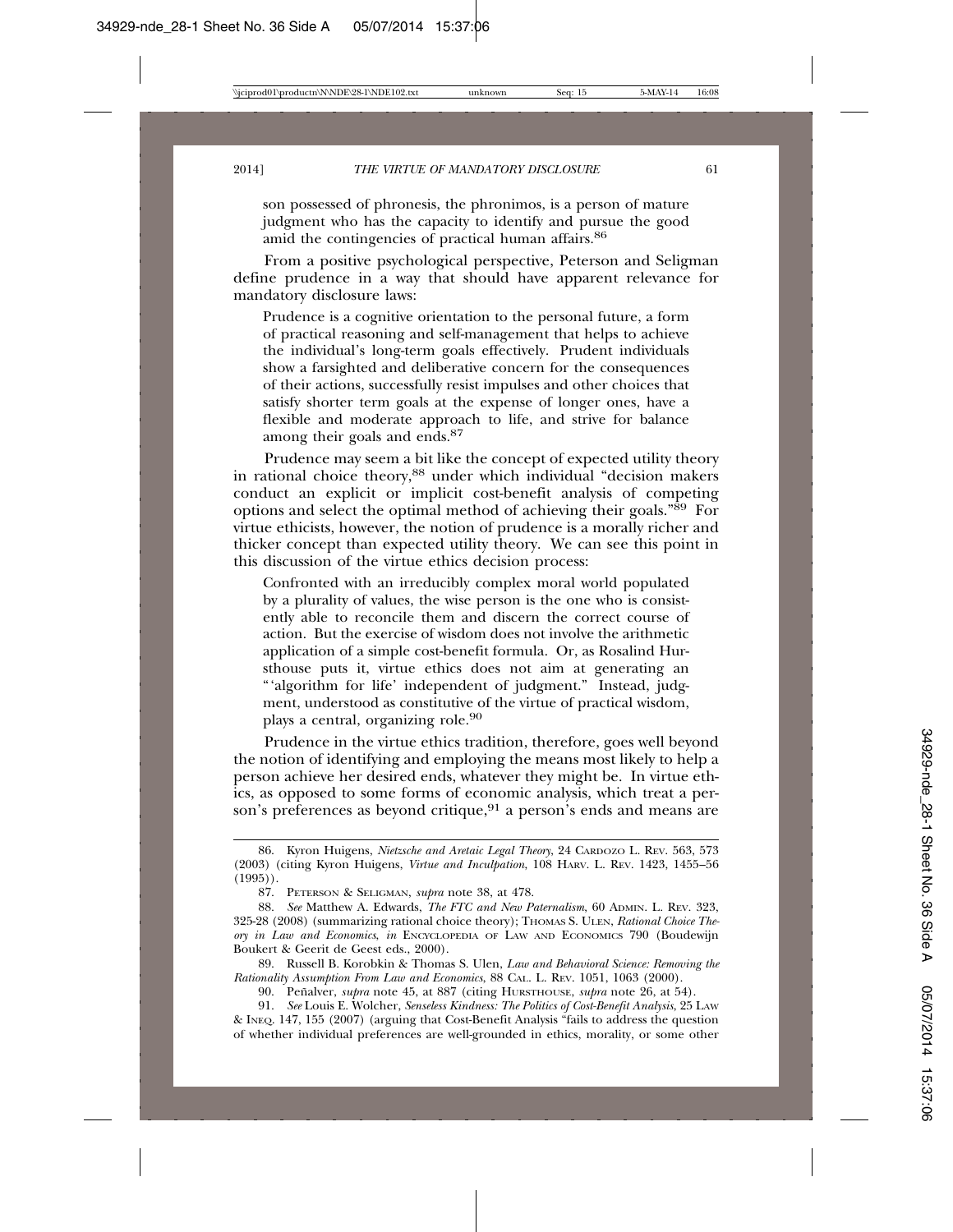both subject to close examination and moral evaluation.<sup>92</sup> One scholar explains: "The prudent individual consistently makes the right decision to further every facet of a good life for him or herself, making sure to maintain their heath, finances, social relationships, and, most importantly of all, their moral virtue."93 Accordingly, a person is not truly prudent if he selects means that are well-suited to achieve ends that do not embody virtue or do not constitute or contribute to human flourishing.94 Chapin Cimino, who asserts that, "phronesis seems to capture the interrelationship of means and ends,"95 puts the point well:

Virtue refers at once to those features of personhood that allow for deliberation about right ends and about right means, symbiotically. In virtue theory, means and ends are interrelated both because acting in a way consistent with moral virtue or character requires "right reason," and because the "perfection of reason depends upon the cultivation of the virtues of character . . . . [I]n Aristotelian theory, the moral virtues are not and cannot be disaggregated from the intellectual virtues. Both are bound up together in one complete circle of means and ends."<sup>96</sup>

If we accept the basic teachings of neo-Aristotelian virtue ethics,  $97$ consumers who possess virtues such as the classic virtue of temperance and the master virtue of phronesis (practical wisdom) have a greater chance of achieving eudaimonia or authentic and true human flourishing than consumers who lack such virtues. In fact, a virtue theorist might argue that those without temperance and prudence are more likely to make consumptive choices that interfere with the achievement of eudaimonia. Mandatory disclosures, especially in the realm of consumer law, therefore, may facilitate meaningful decision-making by promoting or creating the conditions under which these virtues can be freely exercised. The next subsection will provide a brief illustration of how legally mandated information can be viewed from an aretaic, rather than consequentialist perspective by looking at the field of consumer credit.

93. Bragues, *supra* note 42, at 353. **R**

94. R.J. Araujo, S.J., *Thomas Aquinas: Prudence, Justice, and the Law,* 40 LOY. L. REV. 897, 908 (1995) ("[P]rudence directs us to specify that action which we must take in particular circumstances to do that which is good and avoid that which is evil in every day life.").

96. *Id.* at 714.

97. Despite the explosion of interest in virtue ethics and virtue jurisprudence, it seems fair to say that consequentialism and deontology remain the dominant modes of ethical discourse today.

normative system: as an empirical social science, CBA is configured in such a way that it lacks any mechanism for adjudicating the validity of people's preferences.").

<sup>92.</sup> Cimino, *supra* note 35, at 285 ("[P]ractical wisdom is the result of experiences built up over time. These experiences in combination allow a person to exercise wisdom, though at the unconscious or intuitive level, which in turn leads to an appropriate judgment about how to respond to a practical dilemma.").

<sup>95.</sup> Cimino, *supra* note 42, at 717.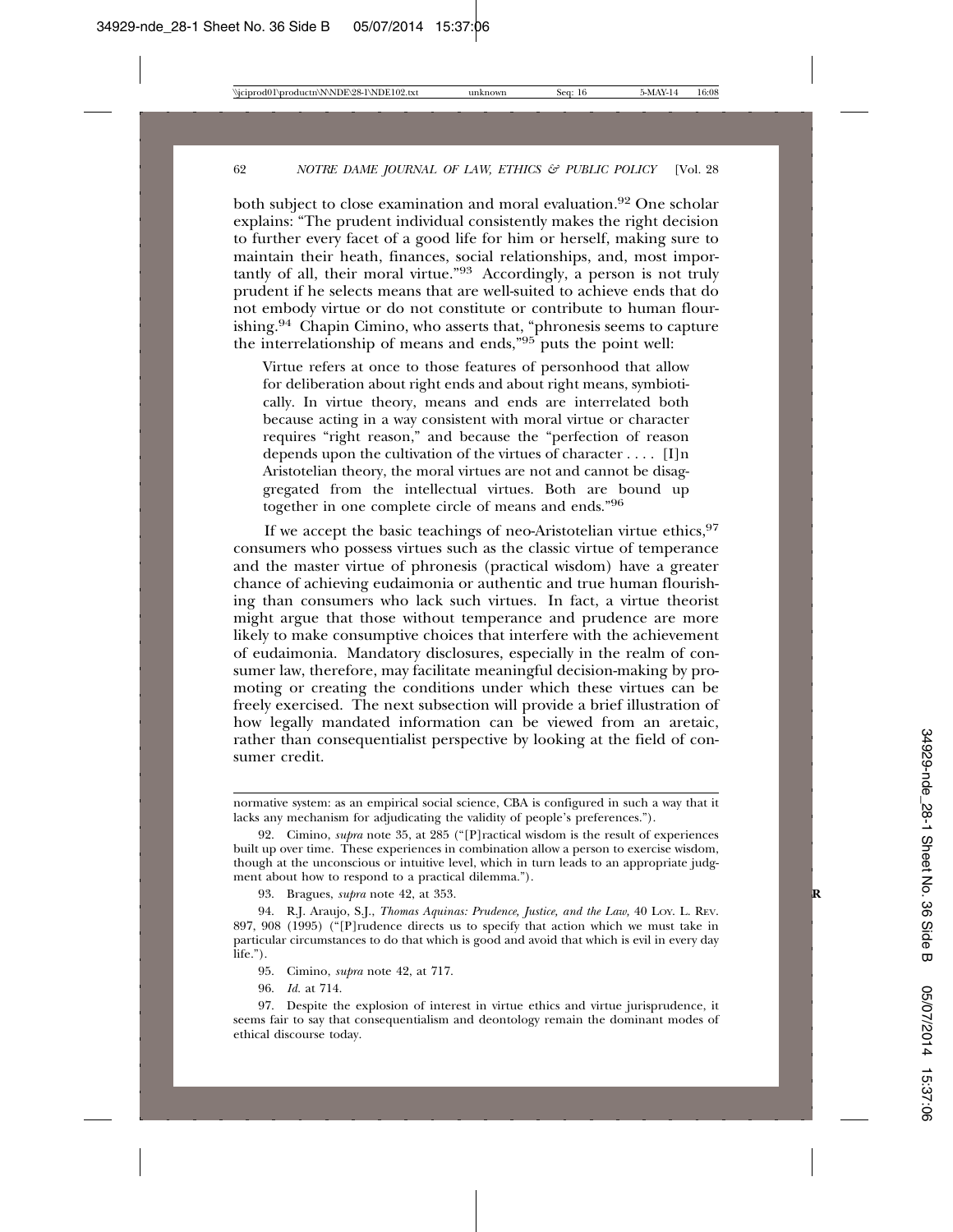#### B. *An Illustration: Consumer Credit Disclosures*

Consumer credit has obvious social benefits. In general, "[f]rom an economist's perspective, credit . . . allows consumers to smooth consumption over time, meaning that they borrow from future good times to help make it through current tough times."98 Although an efficient credit market<sup>99</sup> can facilitate borrowing that increases consumer welfare, severe information asymmetries between borrowers and lenders can impede credit market efficiency. In addition, according to some scholars "a growing body of psychological evidence suggests that borrowers have behavioral impulses that lead them into making decisions that are counter to their own best interests."100 Put simply, some borrowing serves to enhance consumer welfare, while other borrowing may diminish consumer welfare. Accordingly, within the consumer credit market, lawmakers seek regulatory tools that will minimize severe information asymmetries and limit suboptimal consumer decision-making, with the overall goal of maximizing consumer welfare, however this is measured.<sup>101</sup> The basic idea is to protect the welfare-enhancing properties of credit cards, home loans, and other forms of consumer credit, while ameliorating the negative effects on individual consumers and society as a whole that ill-advised consumer borrowing can  $c$ ause. $102$ 

100. Christopher L. Peterson, *"Warning: Predatory Lender"—A Proposal for Candid Predatory Small Loan Ordinances*, 69 WASH. & LEE L. REV. 893, 910 (2012) (collecting sources, including Oren Bar-Gill, *Seduction by Plastic,* 98 NW. U. L. REV. 1373, 1373–76 (2004); Karen E. Francis, *Rollover, Rollover: A Behavioral Law and Economics Analysis of the Payday-Loan Industry,* 88 TEX. L. REV. 611, 627–31 (2010); Patricia A. McCoy, *A Behavioral Analysis of Predatory Lending*, 38 AKRON L. REV. 725, 725–39 (2005); Debra Pogrund Star & Jessica M. Choplin, *A Cognitive and Social Psychological Analysis of Disclosure Laws and Call for Mortgage Counseling to Prevent Predatory Lending*, 16 PSYCHOL. PUB. POL'Y & L. 85, 85-131 (2010); Willis, *supra* note 15). **R**

101. *See* Katherine Porter, *The Damage of Debt*, 69 WASH. & LEE L. REV. 979, 984 (2012) (suggesting "a multidimensional framework for studying debt that incorporates study of how debt may affect elements of welfare, such as education, health, work, housing, and the ability to participate in social life").

102. For example, many (though by no means all) commentators would place payday loans in the category of harmful credit. *See* Adair Morse, *Payday Lenders: Heroes or Villains?*, 102 J. FIN. ECON. 28 (2011) (surveying the debate); Michael A. Stegman, *Payday* Lending, 21 J. ECON. PERSP. 169, 176 (2007). The debate over payday loans can be summed up as follows: "Industry insiders contend that transaction costs are high due to the short-term, high-risk nature of bridge loans. Consumer advocates argue that payday lenders prey on those that are so financially illiterate or unsophisticated that they are willing to take up such expensive loans." Marianne Bertrand & Adair Morse, *Information Disclosure, Cognitive Biases, and Payday Borrowing,* 66 J. FIN. 1865, 1865–66 (2011). Payday loans work as follows: For every \$100 borrowed on a payday loan, payday lenders charge around  $$10$ – $$20$ , which is "equivalent to a  $260\%$ –520% annualized percentage rate (APR)

<sup>98.</sup> Paige Marta Skiba, *Regulation of Payday Loans: Misguided?,* 69 WASH. & LEE L. REV. 1023, 1026 (2012).

<sup>99.</sup> *See* Richard Hynes & Eric A. Posner, *The Law and Economics of Consumer Finance,* 4 AM. LAW & ECON. REV. 168, 170 (2002) ("In a perfectly competitive market the interest rate will reflect the time value of money, inflation, and the risk of default."); Jinkook Lee & Jeanne M. Hogarth, *The Price of Money: Consumers' Understanding of APRs and Contract Interest Rates*, 18 J. of PUB. POL'Y & MARKETING 66, 66 (1999) ("In a perfectly efficient financial market, the price of a loan is a function of its risk.").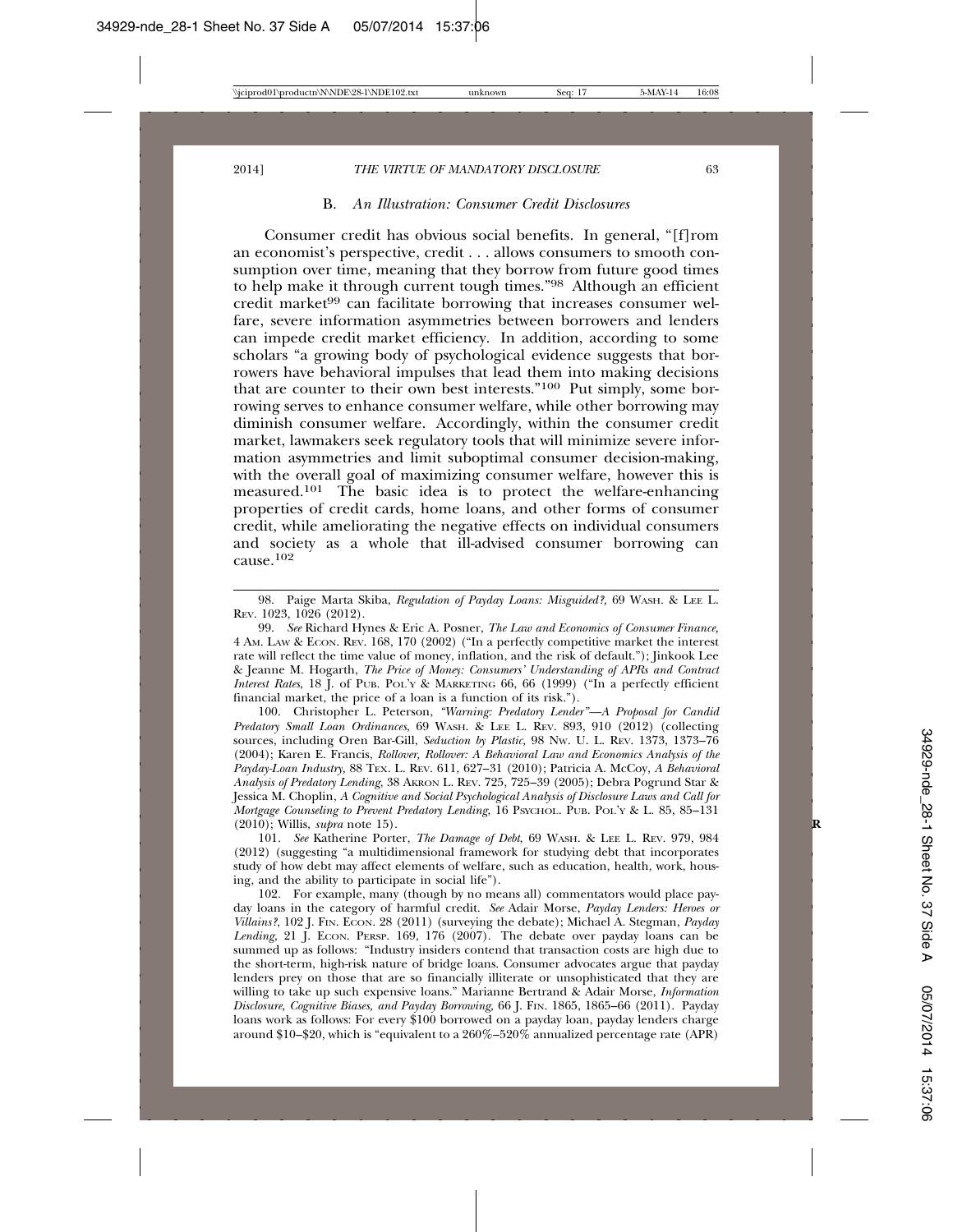In the United States, it is fair to say that mandatory disclosure is the dominant form of regulation when it comes to consumer borrowing.103 There are, of course, special cases where policymakers directly intervene into consumer credit markets or regulate the specific terms of consumer credit contracts.104 Usury laws are the classic case of such intervention, and more recently the Federal Credit CARD Act,<sup>105</sup> responded to allegedly egregious credit provider practices by limiting specified interest rate changes and certain credit card fees.<sup>106</sup> But the substantive rules imposed by the Credit CARD Act were a clear change from the regulatory norm in the field.107 For the most part, regulators avoid substantive interference into the consumer credit market and instead choose to regulate through mandatory disclosure. The rationale for this regulatory approach is stated by Cass Sunstein: "Traditionally, information production and disclosure have been considered an appropriate regulatory response to market failures that stem from asymmetric or inadequate information. Properly designed disclosure requirements can significantly improve the operation of markets, leading consumers to make more informed decisions."108 In sum, the argu-

103. Dee Pridgen, *Putting Some Teeth in TILA: From Disclosure to Substantive Regulation in the Mortgage Reform and Anti-Predatory Lending Act of 2010*, 24 LOY. CONSUMER L. REV. 615, 619 (2012) ("Until recently, despite its shortcomings, disclosure remained a preferred approach to problems in consumer credit, with various attempts being made over the years to continue to improve the timing, formatting and wording so as to make the disclosures more useful to consumers.").

104. Payday loans are an example where consumer advocates often press legislators to go beyond disclosure regulation. *See* Skiba, *supra* note 98, at 1027 (noting that for payday loans there are many potential regulatory approaches that legislators can take including "outright bans, interest rate caps, limits on rollovers/renewals, information disclosure rules, regulations specific to military personnel, ceilings and floors on loan amounts, and restrictions on loan duration").

105. Credit CARD Act of 2009, Pub. L. No. 111–24, 123 Stat. 1734.

106. *See* Joseph U. Schorer, *The Credit CARD Act of 2009: Credit Card Reform and the Uneasy Case for Disclosure,* 127 BANKING L.J. 924 (2010) (surveying substantive and disclosure changes implemented by the Credit CARD Act of 2009).

107. *See* Oren Bar-Gill & Ryan Bubb, *Credit Card Pricing: The CARD Act and Beyond,* 97 CORNELL L. REV. 967, 1002 (2012) ("Traditionally, disclosure mandates were the regulatory technique that dominated credit card regulation. The CARD Act stays the course in this regard, retaining the historical focus on disclosure. But it also moves beyond disclosure, restricting—even banning—certain practices.") (footnotes omitted); Zachary J. Luck, *Bringing Change to Credit Cards: Did the Credit Card Act Create a New Era of Federal Credit Card Consumer Protection?,* 5 HARV. L. & POL'Y REV. 205, 205 (2011) ("In the Credit CARD Act, Congress turned away from more than thirty years of primarily disclosure-only regulation of credit cards.").

108. Cass R. Sunstein, *Empirically Informed Regulation,* 78 U. CHI. L. REV. 1349, 1366 (2011) (footnotes omitted); *see also* Dalley, *supra* note 4, at 1108 (asserting that most forms of disclosure regulation "are intended either to reduce information asymmetries in an existing market or to change someone's behavior").

on a two-week loan." Skiba, *supra* note 98, at 1027. Given the astronomical appearance of these annualized interest rates, it is not surprising that payday loans inspire loathing in consumer rights advocates, who view them, like many other fringe credit products, as cases where the benefits of consumer borrowing are far outweighed by the costs. *Id.* Despite this negative attention, payday loans remain a multi-billion dollar business in the U.S. *See* Bertrand & Morse, *supra,* at 1865 (repeating news estimates that "[i]n 2007, Americans paid an estimated \$8 billion in financial charges to borrow \$50 billion from payday lenders.").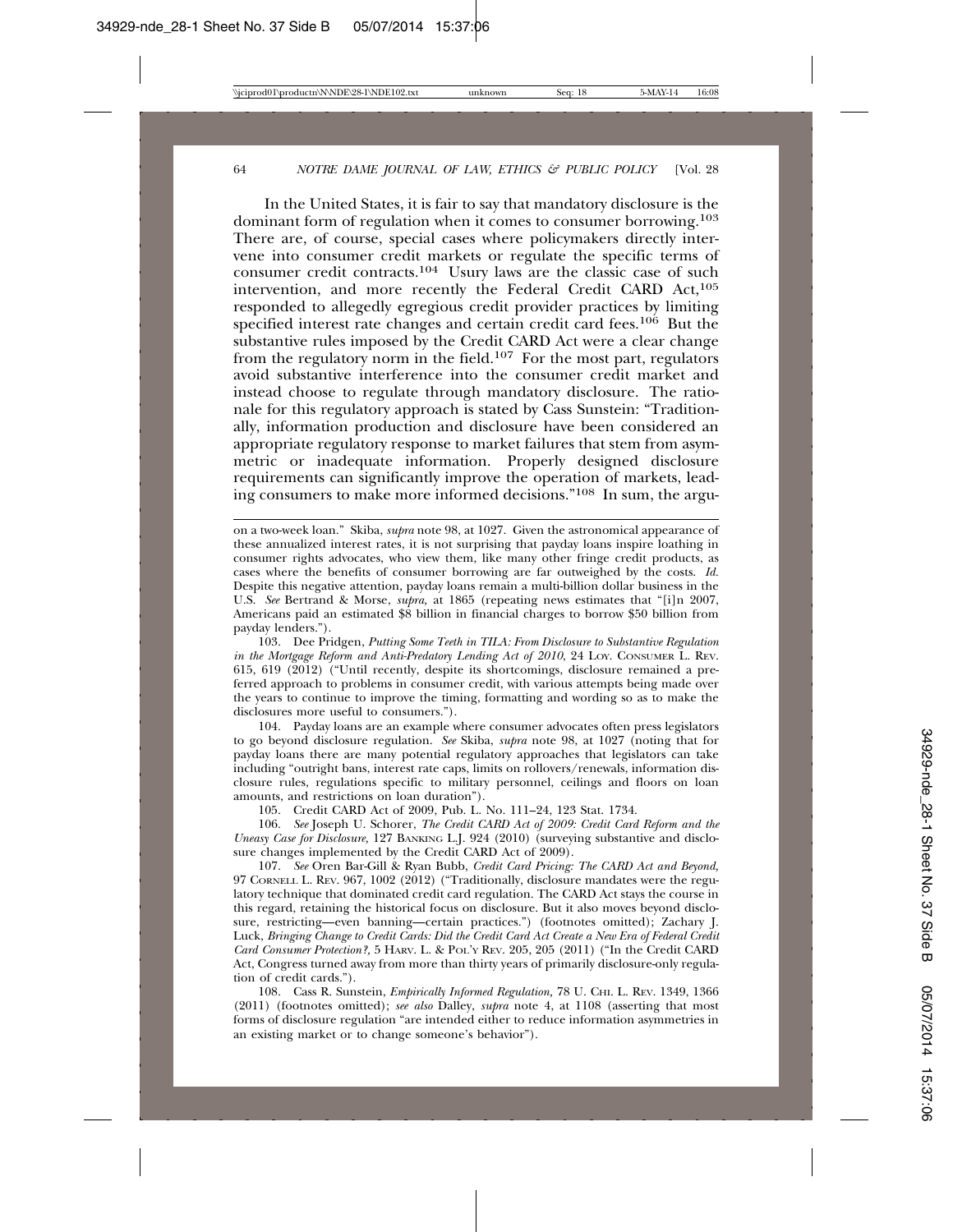ment is that better disclosures can improve consumer decision-making, which in turn may produce good consequences overall for consumers and society.109

Of course, this may not actually be the case. Mandatory disclosures can fail for many reasons, $110$  not the least of which is the dreaded "information-overload."111 But whether or not information overload whatever the term means<sup>112</sup>—impairs rational consumer decision-making113 or, more generally, whether mandatory disclosure laws are indeed effective is not my point here—though those are extraordinarily important issues. The discussion in this Article merely hopes to demonstrate that the philosophical underpinning of most mandatory disclosure laws, especially in the consumer credit market, is consequentialist, and that the vast majority of scholarship in the field explicitly adopts this consequentialist, market-perfecting approach to analyzing consumer credit regulation and disclosure.<sup>114</sup>  $A$  quote from an article by Professor Oren Bar-Gill and (now U.S. Senator) Elizabeth Warren captures the flavor of this discourse:

112. The exact meaning of information overload can be less than crystal clear. *See* Jeffrey M. Kuhn, *Information Overload at the U.S. Patent and Trademark Office: Reframing the Duty of Disclosure in Patent Law As a Search and Filter Problem*, 13 YALE J.L. & TECH. 90, 112 (2010) (observing that "[t]he concept of 'information overload' has been treated by such various disciplines as organizational science, behavioral economics, consumer research, and information science" and thus "there is no universally agreed-to definition for the term").

113. *See* Dalley, *supra* note 4, at 1115–16 (discussing information overload); Amy J. Schmitz, *Access to Consumer Remedies in The Squeaky Wheel System*, 39 PEPP. L. REV. 279, 309–10 (2012) ("[A]dvertising and disclosure laws generally fail to correct for imperfect information, especially when disclosures add to the information overload that already clouds consumers' abilities and inclinations to read and understand their contracts.") (citing Debra Pogrund Star & Jessica M. Choplin, *A Cognitive and Social Psychological Analysis of Disclosure Laws and Call for Mortgage Counseling to Prevent Predatory Lending*, 16 PSYCHOL. PUB. POL'Y & L. 85, 86–95, 113–26 (2010)).

114. *See generally* Bar-Gill & Bubb, *supra* note 108.

<sup>109.</sup> *See* Dalley, *supra* note 4, at 1109 (stating that "requiring the disclosure of information can reduce search costs in economic transactions, improve the efficiency of markets, and provide other social benefits as a consequence of these economic benefits"); Melissa B. Jacoby, *Dodd-Frank, Regulatory Innovation, and the Safety of Consumer Financial Products,* 15 N.C. BANKING INST. 99, 102 (2011) (stating that the recently enacted Dodd-Frank Act, which created the Bureau of Consumer Financial Protection "aims to facilitate a credit marketplace where borrowers can clearly understand the full costs of products and engage in better comparison shopping").

<sup>110.</sup> *See* Ben-Shahar & Schneider, *supra* note 3, at 665 ("The great paradox of the **R** Disclosure Empire is that even as it grows, so also grows the evidence that mandated disclosure repeatedly fails to accomplish its ends."); *see also id.* at 679 ("Mandated disclosure is not doomed to fail, but it rarely succeeds.").

<sup>111.</sup> Roland E. Brandel & Jeremy R. Mandell, *Preemption Under The Consumer Financial Protection Act of 2010,* 64 CONSUMER FIN. L.Q. REP. 307, 309 (2010) ("The growing wisdom of decades, born of multiple empirical studies, is that information-overload can be detrimental to consumers and that additional disclosure may provide lesser rather than greater consumer protection."); Christopher L. Peterson, *"Warning: Predatory Lender"—A Proposal for Candid Predatory Small Loan Ordinances,* 69 WASH. & LEE L. REV. 893, 916 (2012) ("Research shows that consumers tend to reduce the amount of effort they expend on making sound decisions when those decisions become more complex—a phenomenon known as information overload.").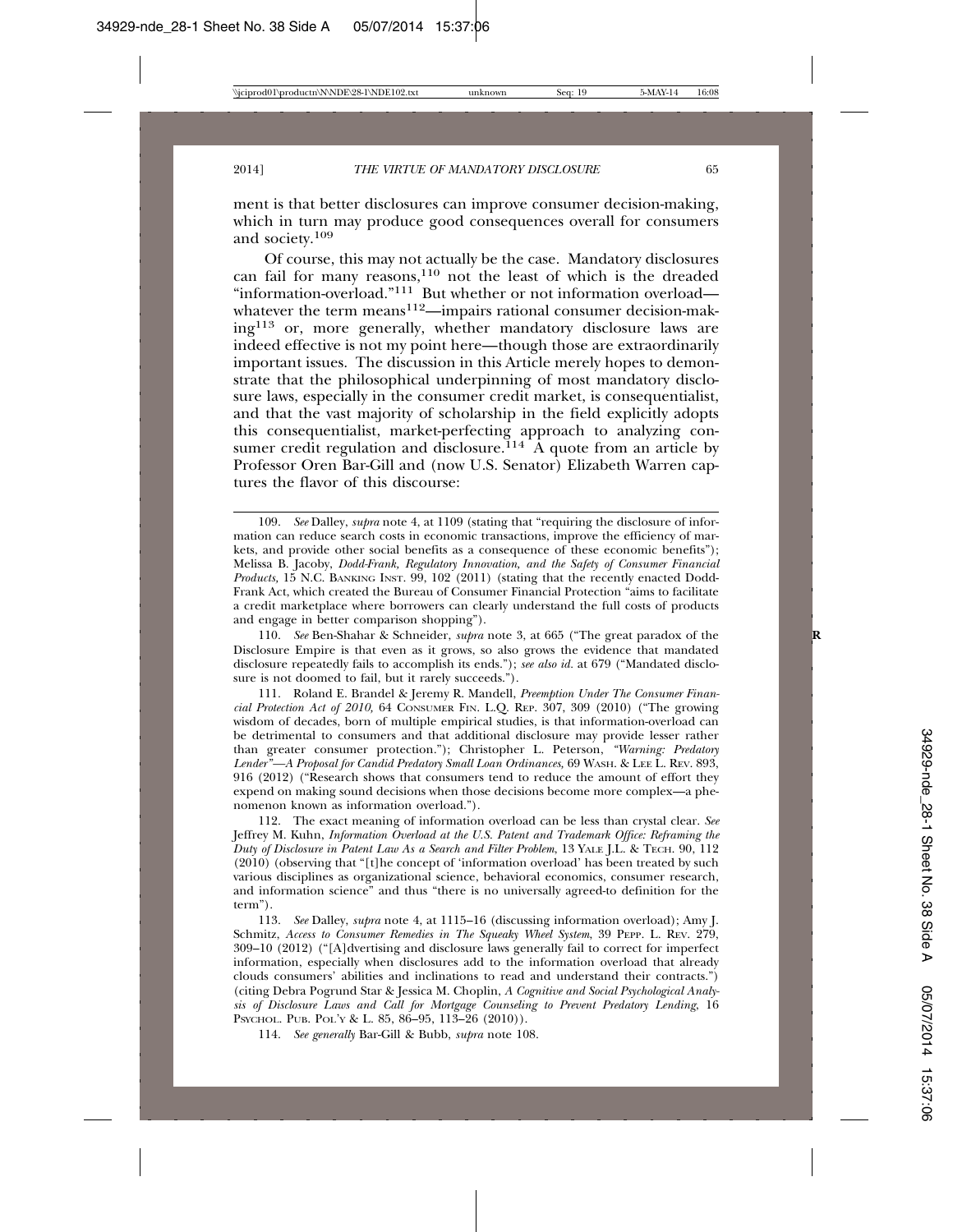The market for consumer credit is not operating *efficiently*. Evidence abounds that consumers are sold credit products that are designed to obscure their risks and to exploit consumer misunderstanding. Ordinary market mechanisms, such as competition and expert advisers, cannot fully correct these deficiencies. *Without regulatory intervention, market distortions and inefficiencies will continue to grow, imposing substantial costs on American families and on the economy*. 115

This quote illustrates the manner in which the discussion, even from the left side of the political spectrum, proceeds. Note the highlighted terms—the credit market is not operating "efficiently," and that there are "distortions and inefficiencies" that impose "costs" on families and the economy.116 This language of consequentialist, economic discourse dominates the debate. One rarely hears deontological justifications for mandatory disclosure,<sup>117</sup> though the consumers' "right to know" is sometimes used rhetorically in an instrumental sense.<sup>118</sup> Within this consequentialist, market-perfecting paradigm, one of the big questions of the day is whether and how behavioral economics can be used to improve mandatory disclosures. For example, Oren Bar-Gill and Ryan Bubb recently proposed new mandatory credit card disclosures that "are designed with the imperfectly rational cardholder in mind," that "can also reduce the cost of collecting information for the perfectly rational cardholder" and will not "stand in the way of efficient risk-based pricing."119 This analysis evidently is part of a dialogue intended for those who have accepted an economic, consequentialist view of mandatory disclosure law.

Virtue jurisprudence provides legal scholars with a different moral vocabulary when discussing matters of law and public policy—one that can be a refreshing alternative to neo-classical economic language, which tends to focus on efficiency, wealth maximization, and cost-benefit analysis, or neo-Kantian talk about "rights."120 As noted above, virtue theory tells us that we should not simply take consumers' preferences as unquestioned exogenous variables, as in neo-classical

118. That is, I might say that you have the right to know the APR so that you can comparison shop and get a better interest rate, which will make the mortgage market more efficient and should be better for society. This is plainly a consequentialist, not deontological, argument.

119. *See* Bar-Gill & Bubb, *supra* note 107, at 1002.

120. *See* Clark, *supra* note 72, at 16 (arguing that "the ways in which lawyers and legal academics argue about law and policy, conduct our research, represent our clients, and teach our students" can bolster virtues).

<sup>115.</sup> Bar-Gill & Warren, *supra* note 17, at 100 (emphasis added). **R**

<sup>116.</sup> *Id.*

<sup>117.</sup> As stated above, a deontologist would ask whether consumers have a right to certain disclosures, regardless of whether the costs of such disclosures would outweigh the benefits to consumers or even society as a whole. Put differently, a deontologist would ask whether values such as truth or autonomy create a moral obligation to provide certain information to borrowers even if the benefits of disclosure are not outweighed by the costs. A purely deontological argument for particular consumer credit disclosures might strain credulity. *Cf.* Rubin, *supra* note 7, at 283–84 (questioning the connection between "Truth," with a capital "T" and annual percentage rate disclosure).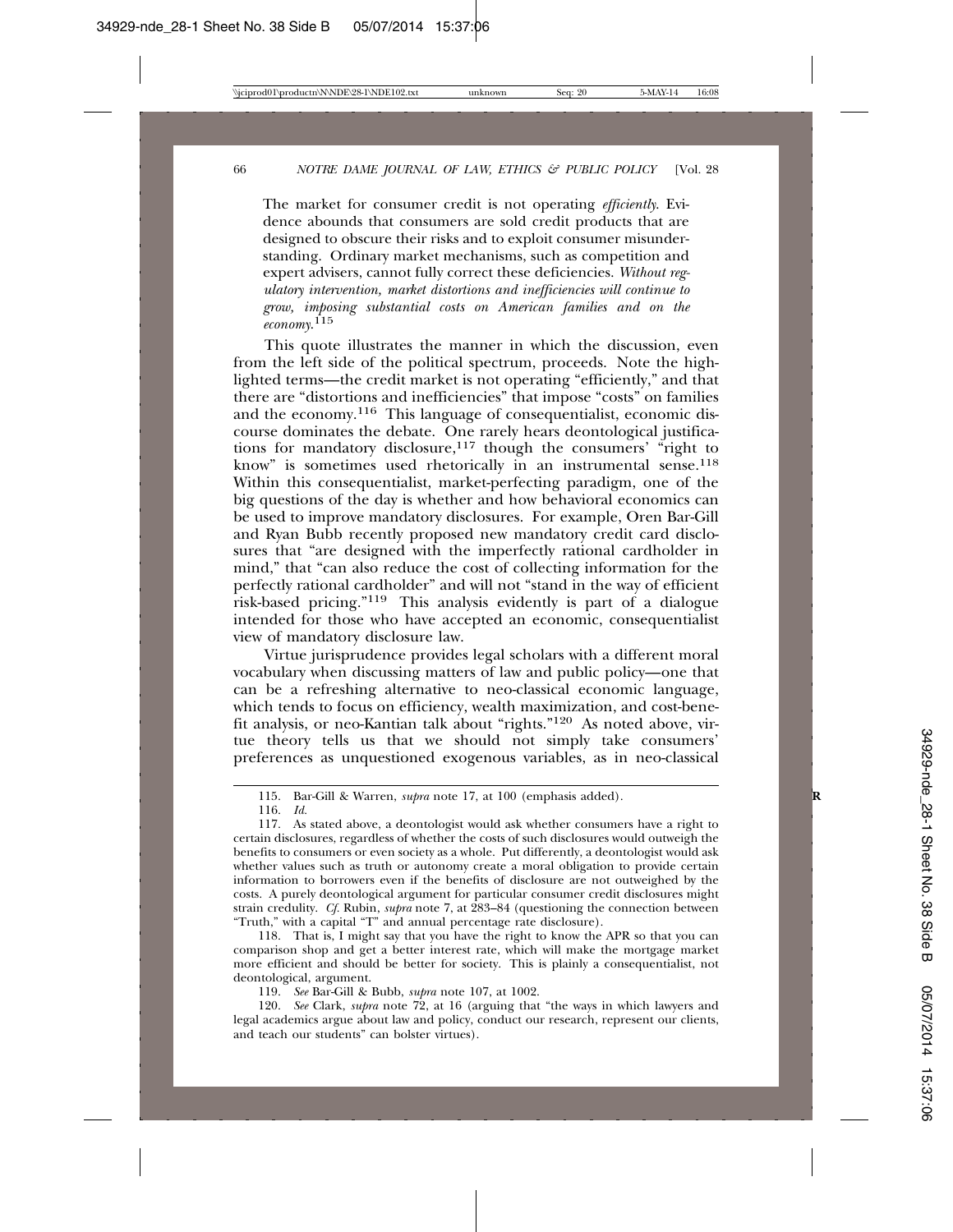economics,121 nor should we view consumers simply as victims of myriad forms of pernicious exploitation with bundles of rights that might be violated. A virtue ethicist would not merely ask whether the available sources of credit are properly priced according to the risks posed by particular borrowers and whether additional or superior disclosures will eliminate market failures (the classic law and economics consequentialist perspective) or whether borrowers have the "right" to certain specific information regarding the transaction at issue (standard deontological concerns). In stark contrast, virtue jurisprudence asks us to consider whether consumers in various credit markets are truly flourishing and whether the dominant forms of legal regulation, such as mandatory disclosure, are contributing to this authentic human flourishing by promoting virtues such as temperance and prudence (phronesis). A virtue ethicist accordingly would ask whether the existing legal regime—with its fetishistic obsession on detailed disclosures—is retarding or interfering with consumers' eudaimonia. Would different types of disclosures be more likely to promote consumer virtue? What might such disclosures look like in the field of consumer credit or elsewhere? These are matters that scholars and regulators have not considered.

Even more controversially, a virtue ethicist would ask whether the borrowing itself and the ultimate consumption for which the borrowing is intended are likely to contribute to the consumer's flourishing or whether the borrower ought to use his financial resources in a different way altogether. In short, for a committed virtue ethicist, mandatory disclosure might be used as a legislative tool to override ill-conceived consumer preferences that do not embody virtue and are unlikely to contribute to or constitute authentic human flourishing. This suggested use of mandatory disclosure might seem quite radical given the normal discourse on consumer regulation, and the next section addresses the obvious objections to this potential turn to virtue.

#### III. THE VALUE PLURALISM OBJECTION TO VIRTUE INCULCATION

#### A. *General Objections to Virtue Inculcation*

Even if we agree that virtue ethics is suitable for evaluating or directing individual decision-making or that certain virtues are normatively desirable, it is not clear whether lawmakers ought to attempt to foster virtue through legislative means.122 Ekow Yankah is right on

<sup>121.</sup> *See* Owen D. Jones, et al.*, Economics, Behavioral Biology, and Law,* 19 SUP. CT. ECON. REV. 103, 123 (2011) ("Economists are mostly concerned with the 'how' questions—such as how people are likely to respond to particular costs and benefits—given assumptions about their preferences. In other words, and ignoring important exceptions, economists usually treat preferences as exogenous, and are often loathe to explore either those preferences or their sources.").

<sup>122.</sup> *See* Claeys, *supra* note 18, at 946–47 (pointing out that "in virtue ethics and in political-philosophy scholarship, scholars still regard it as an open and extremely important question whether the prescriptions of virtue ethics can be transplanted seamlessly from the field of ethics back to the field of politics"); Yankah, *supra* note 39, at 1175 ("The attractiveness of virtue ethics as a moral theory . . . does not determine the attractiveness of virtue jurisprudence . . . .").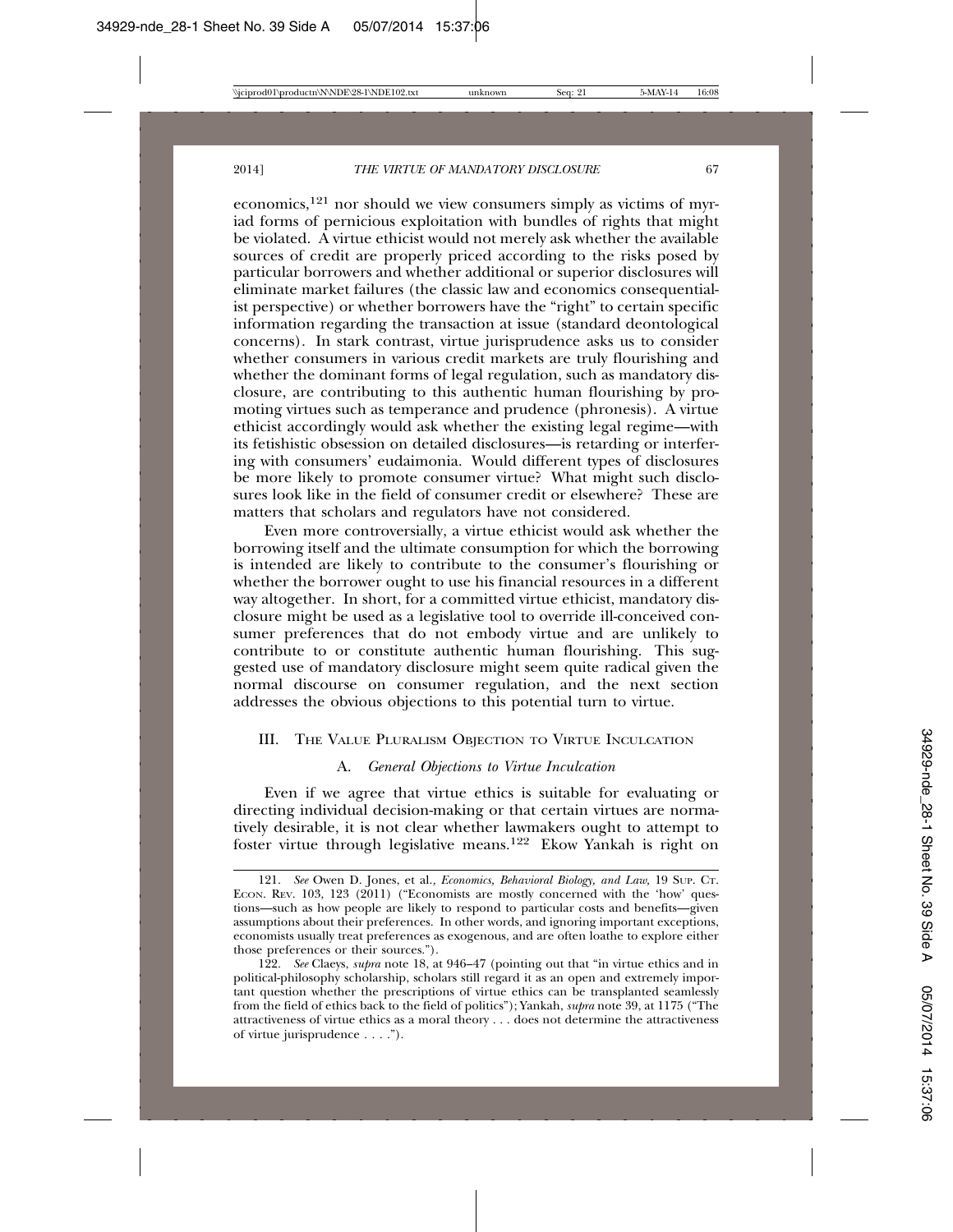point when he states: "Virtue theory insists we meet the fundamental questions of political philosophy squarely. Can the law legitimately seek to inculcate virtue?"123 Traditional virtue ethicists, such as Aristotle and Aquinas, answered this question in the affirmative.124 In fact, Robert George notes that "the belief that law and politics are rightly concerned with the moral well-being of members of political communities . . . distinguishes the central tradition from its principal rivals."125 In short, traditional virtue ethics endorsed the use of law to shape private morality.

Many modern theorists, however, are skeptical. The notion that law can be used effectively as a tool to inculcate virtue can be challenged on at least three philosophical or psychological grounds.<sup>126</sup> The first objection to legal virtue inculcation questions the psychological underpinnings of virtue theory: it simply is not clear whether it is possible to foster "stable dispositions" in human beings.<sup>127</sup> This objection thus is connected to the challenge raised by "situationalism," to dispositionism.128 Situationalism "[i]n simple terms . . . is the view that human behavior is caused by the situations in which humans find themselves as opposed to human character traits."129 The situationist/dispositionist divide pervades legal discourse and it cannot be lightly evaded.130 Obviously, if people do not have stable character traits, it might be futile to use the law, or any other instrument, to shape their character.131 The case for virtue jurisprudence is weakened considerably if virtue ethics turns out to be premised on an inaccurate understanding of human behavior. Whether and to what extent people have stable character traits, whether virtuous or not, is likely to be a persis-

127. *See* Katrina M. Wyman, *Should Property Scholars Embrace Virtue Ethics? A Skeptical Comment*, 94 CORNELL L. REV. 991, 1000–1002 (2009) (citing, inter alia, KWAME ANTHONY APPIAH, EXPERIMENTS IN ETHICS (2008)).

128. *See generally* Jon Hanson & David Yosifon, *The Situation: An Introduction to The Situational Character, Critical Realism, Power Economics, and Deep Capture*, 152 U. PA. L. REV. 129 (2003); Jon Hanson & David Yosifon, *The Situational Character: A Critical Realist Perspective on the Human Animal*, 93 GEO. L.J. 1 (2004).

129. Lawrence B. Solum, *Judicial Selection: Ideology Versus Character,* 26 CARDOZO L. REV. 659, 673 n.36 (2005).

130. *See* Adam Benforado & Jon Hanson, *The Great Attributional Divide: How Divergent Views of Human Behavior Are Shaping Legal Policy*, 57 EMORY L.J. 311, 314 (2008) (noting a "divide . . . based on two attributional approaches: the dispositionist approach, which explains outcomes and behavior with reference to people's dispositions (i.e., personalities, preferences, and the like), and the situationist approach, which bases attributions of causation and responsibility on unseen or unappreciated influences within us and around us").

131. On the other hand, a situationist who desires certain public policy ends might use the law to create the context or situations in which people are more likely to make socially advantageous choices, even if these choices do not arise out of altered character.

<sup>123.</sup> Yankah, *supra* note 39, at 1169.

<sup>124.</sup> *See* Colombo, *supra* note 25, at 25–28 (discussing traditional virtue ethics views of virtue inculcation through law).

<sup>125.</sup> *See* Robert P. George, *The Central Tradition—Its Value and Limits*, *in* VIRTUE JURIS. 24 (Colin Farrelly & Lawrence B. Solum eds., 2008).

<sup>126.</sup> This article will mostly deal with the third objection, but it is valuable to note briefly the other two objections since they are likely to be raised any time there are calls for using law to inculcate virtue.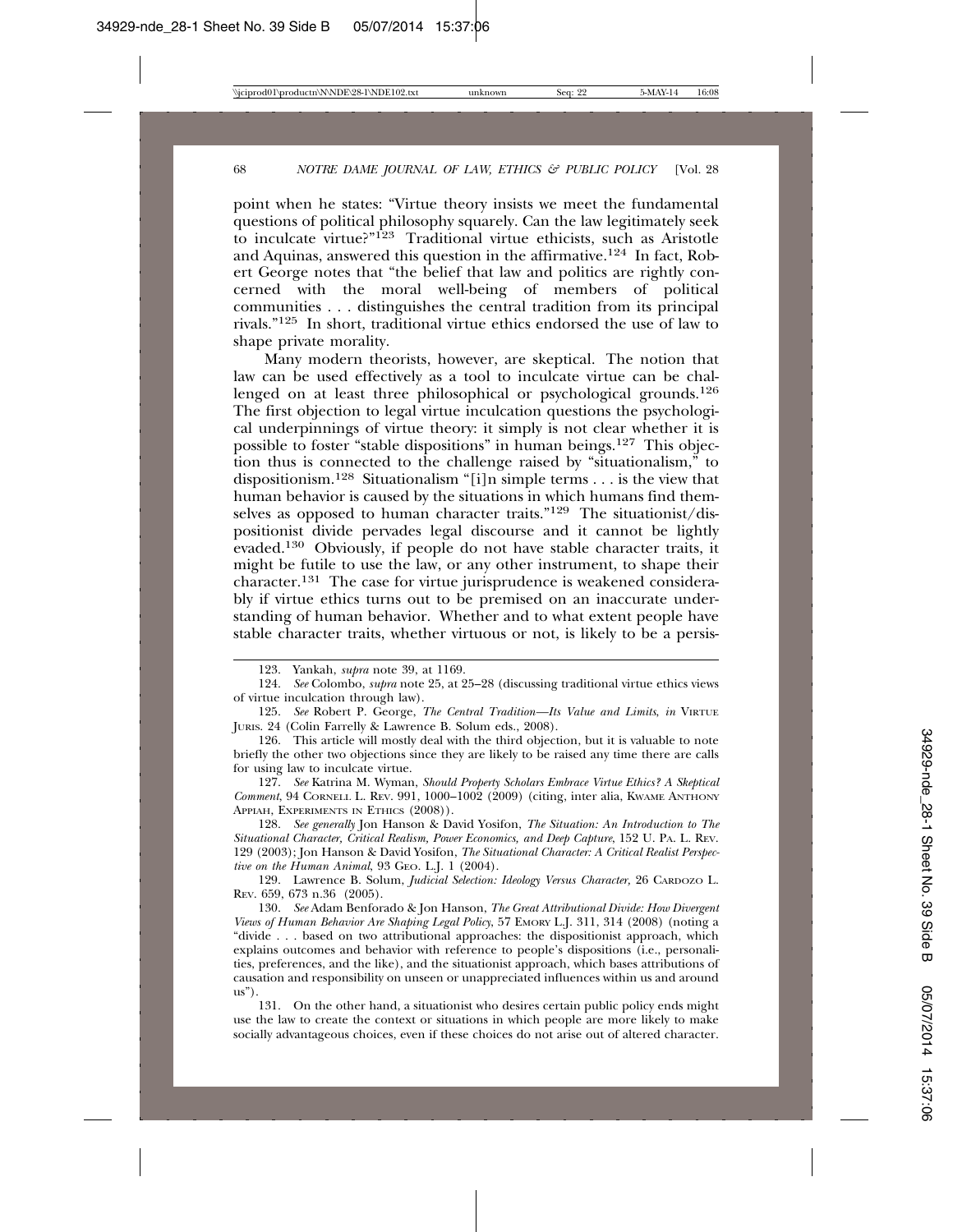tent question asked of virtue theorists. A full treatment of this psychological question is simply beyond my scope and capacity here, though I do not want to minimize its importance—talk about implementing policies that affect character can always be met by questions about whether stable character itself exists.

The second objection to virtue ethics is connected to the role of choice in moral theory.132 One might ask whether it is truly "moral" (however that term is defined) for a person to make correct choices solely because she fears legal sanctions.133 Many moral theorists and laypeople alike would bristle at this idea of morality. As Robert George has stated: "Laws cannot make men moral. Only men can do that; and they can do it by freely choosing to do the morally right thing for the right reason."134 Nevertheless, George points out that while "[m]oral goods cannot be realized by direct paternalism,"135 law can reinforce positive moral teachings<sup>136</sup> and prevent "the bad impact of [further] involvement in the vice on . . . character."137 Furthermore, there is the effect that law can have on what George calls the "moral ecology" or moral environment:

[L]aw . . . is poorly suited to dealing with the complexities and details of individual's moral lives. Law can forbid the grosser forms of vice, but certainly cannot prescribe the finer points of virtue. Nevertheless, laws that effectively uphold public morality may contribute significantly to the common good of any community by helping to preserve the moral ecology which will help to shape, for better or worse, the morally self-constituting choices by which people form their character, and in turn affect the milieu in which they *and others* will in future have to make such choices.<sup>138</sup>

134. GEORGE, *supra* note 133, at 1; George, *supra* note 125, at 44 ("Moral goods are 'reflexive' in that they are reasons to choose which include choice in their very meaning; one *cannot* participate in these goods otherwise than by acts of choice, that is internal acts of will, and the internal disposition established by such choices. As internal acts, they are beyond legal compulsion.").

135. GEORGE, *supra* note 133, at 46.

136. George, *supra* note 125, at 31 (explaining that Aristotle implies that "making men moral is not for the *polis* alone: political communities should do what they can to encourage virtue and prevent vice, while other institutions should do what they can to complement the work of the *polis*"); GEORGE, *supra* note 133, at 46 ("As Aristotle and Augustine rightly held, a community's laws will inevitably play an important educative role in the life of the community. They can powerfully reinforce, or fail to reinforce, the teachings of parents and families, teachers and schools, religious leaders and communities, and other persons and institutions who have the leading roles in the moral formation of each generation.").

137. GEORGE, *supra* note 133, at 46.

138. *Id.* at 47 (emphasis in original).

<sup>132.</sup> *See* George, *supra* note 125, at 29.

<sup>133.</sup> ROBERT P. GEORGE, MAKING MEN MORAL: CIVIL LIBERTIES AND PUBLIC MORALITY 44 (1993) ("Someone who refrains from vice merely to avoid being caught and punished under the law prohibiting the vice realizes no moral good (though he may avoid further moral harm)."); *see also* Colombo, *supra* note 25, at 24 ("[A]lthough law and regulation can do a good job of compelling people to mimic virtuous behavior, they do a poor job (according to [Robert] George) of directly making people virtuous.").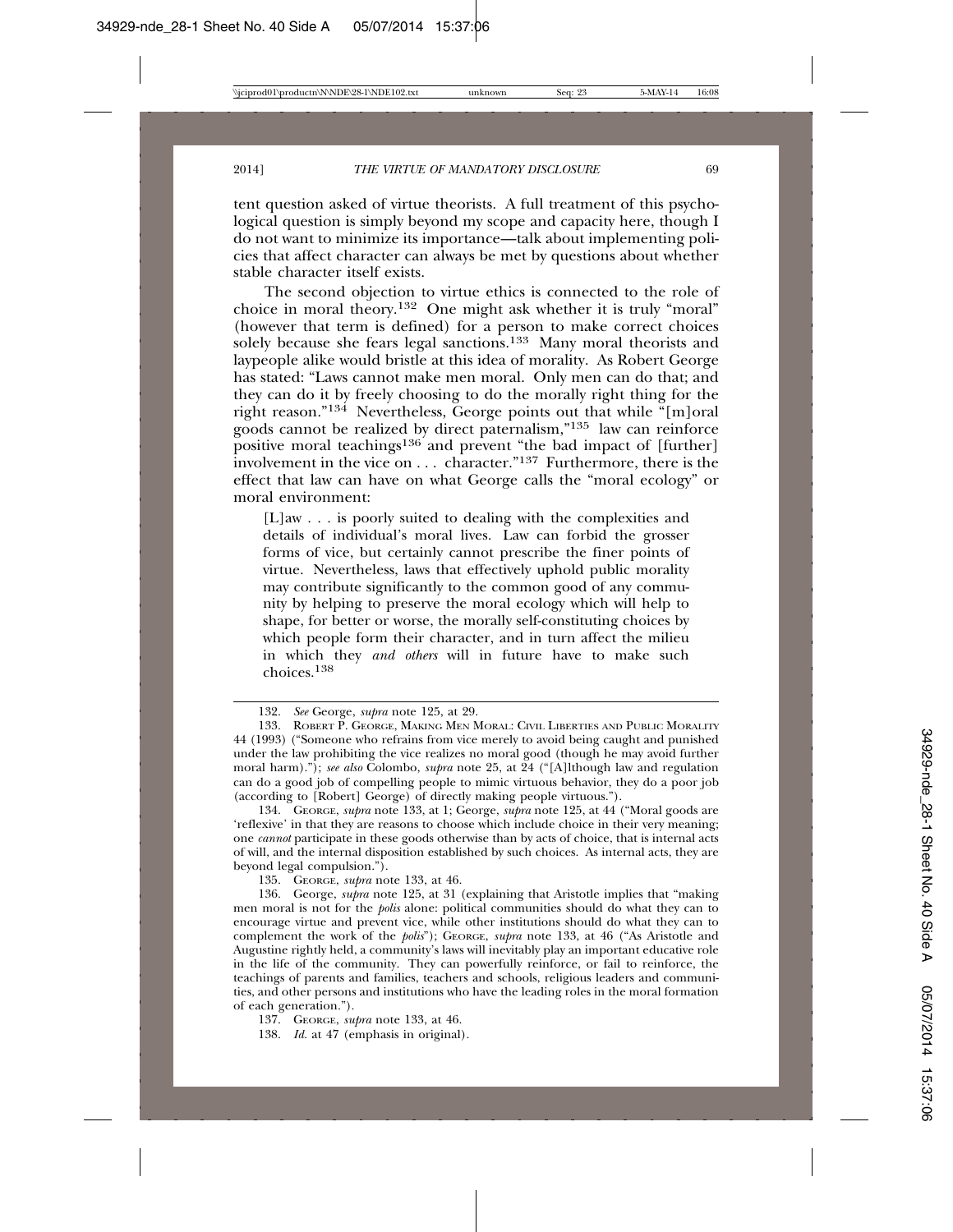To sum up this second objection to legislating virtue, one might claim that taking a good or right action solely because the action is compelled by law should not truly count as moral or ethical behavior. Even if we accept this premise, though, it does not mean that the law cannot help to create the conditions or moral ecology in which it will be more likely that people would make choices for the right reasons.<sup>139</sup> To use an example from academia, a student who refrains from cheating solely because she is afraid of an institutional penalty may not be considered "moral" or virtuous by some observers when she decides not to cheat. On the other hand, this does not mean that an institution's rules and regulations regarding academic integrity cannot help to create an environment in which it is more likely, in the long run, that students will act properly for reasons other than a fear of direct sanctions.<sup>140</sup>

#### B. *The Value Pluralism Objection*

Even if we accept that people do have stable character traits and that law can help inculcate morality perhaps through shaping the moral ecology or some other indirect means, we run into the chief objection to any virtue inculcation project: *value pluralism*. The notion that promotion of virtue of any kind is a legitimate goal for lawmakers or legislation is a controversial proposition in a liberal democratic society because such a project might be, as Katrina Wyman observes, "in tension with the idea animating our pluralistic society that individuals have wide leeway to pursue their own ways of life."141 To understand Wyman's point, we need to return once again to the concept of eudaimonia, which seems to embody two very different notions:

<sup>139.</sup> This does not mean that law is enough. *See* George, *supra* note 125, at 46 ("Of course, it is a mistake to suppose that laws by themselves are sufficient to establish and maintain a healthy moral ecology. It is equally a mistake to suppose, however, that laws have nothing to contribute to that goal.").

<sup>140.</sup> This may start to sound a bit like some strands of legal expressivism. *See* Ben Depoorter & Stephan Tontrup, *How Law Frames Moral Intuitions: The Expressive Effect of Specific Performance*, 54 ARIZ. L. REV. 673, 714 (2012) ("[L]egal rules can work as anchors, causing individuals to eventually internalize the preferences embodied in the legal rule. Individuals comply with legal commands (e.g. do not smoke in public, clean up after your dog) not merely because of the fear of possible sanctions, but because individuals either internalize the preferences stated in the law or hold the belief that others have done so."); Michael Ashley Stein, *Same Struggle, Different Difference: ADA Accommodations as Antidiscrimination,* 151 U. PA. L. REV. 579, 664-66 (2004) ("Expressive law, which is a further evolution of the field of law and social norms and behavioral economic scholarship, explores the question of how law shapes individual preferences by changing one's taste for specific outcomes, beyond the traditional effect of sanctions, through altering behavior. This can be because the new law either carries a symbolic social meaning, or because it affects the way individuals mediate that symbolic social meaning. What is crucial to this analysis is the nexus between law, norms, and social meaning. When designed appropriately, law can cause individuals to alter their own behavior because either the law induces them to change their tastes (internalization), creates a fear of bearing social sanctions (second order sanctions), or because of pressure brought to bear upon them through societal sanction (third order sanctions)." (citations omitted)).

<sup>141.</sup> Wyman, *supra* note 128, at 1005.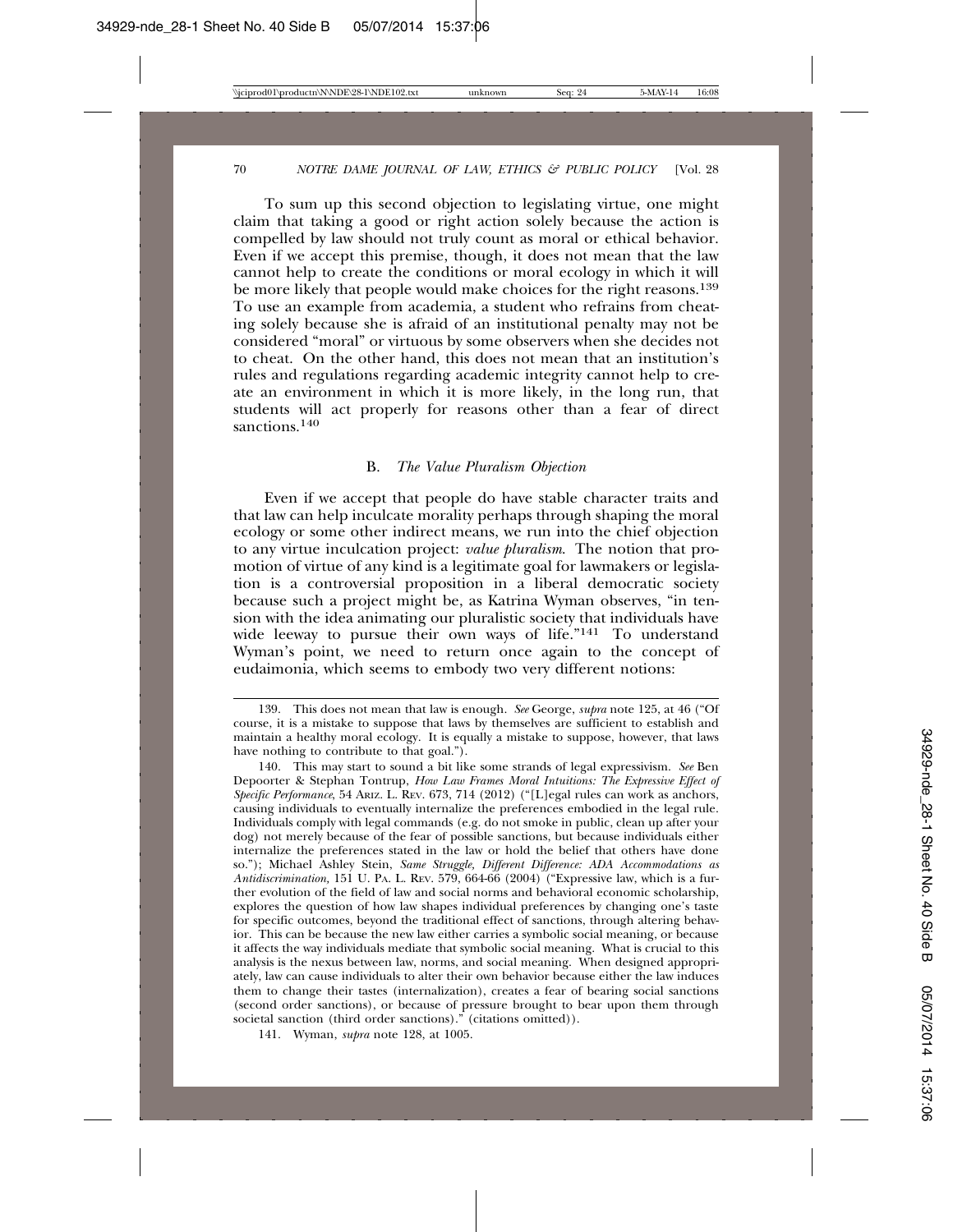"[E]udaimonia" seems in Aristotle's writings to fill two roles: on the one hand, it appears to be a rough synonym of "well-being" or "flourishing," a notion that concerns what benefits a person; this is pretty much the conventional understanding of the term. On the other hand, it is claimed to represent whatever it is that would constitute an ideal life, a life that is most choiceworthy, and thus occupies a role akin to the broad understanding of "good life."142

Accordingly, there appears to be an aspect of eudaimonia that is "overtly and explicitly seeking . . . substantive content of norms by recourse to a transcendental domain—a metaphysical idea about the 'well-lived life' or what 'human flourishing' might mean."143 To the extent that legislation grounded in virtue ethics or virtue jurisprudence imposes a specific conception of the good life upon us, such theories can conflict with our liberal commitments to individual autonomy. One need not be a libertarian to find this troubling:

Even those who have more sympathy with some species of communitarianism, or "perfectionist" liberals who deny that the law can or should be wholly neutral between competing conceptions of the good, may be disturbed by the thought that the law might make the promotion of virtue, and in consequence the elimination of vice, part of its aim: we surely should not trust so crude and potentially oppressive a mechanism as the law to discharge so sensitive a task  $144$ 

Taken to an extreme, the idea of legislating virtue may remind readers of the religious and social controls exercised by the Taliban in Afghanistan (who actually had a Ministry of Promotion of Virtue and Prevention of Vice)<sup>145</sup> or the religious police in Saudi Arabia, which polices public morality.146 Frightful examples such as these may be why Peter Koller contends that attempts to use legal force to form moral virtues "unavoidably leads, at best, to public hypocrisy, or even more

146. In Saudi Arabia, "the religious establishment plays a central role in the country's governance and has broad influence over many aspects of everyday life." HUMAN RIGHTS WATCH, PERPETUAL MINORS: HUMAN RIGHTS ABUSES STEMMING FROM MALE GUARDI-ANSHIP AND SEX SEGREGATION IN SAUDI ARABIA 11 (2008), *available at* http://www.hrw.org/ sites/default/files/reports/saudiarabia0408\_1.pdfIn particular, it handles "the policing of 'public morality' through the Commission for the Promotion of Virtue and the Prevention of Vice (the religious police, al-hisba)." *Id.*

<sup>142.</sup> Daniel M. Haybron, *Well-Being and Virtue*, 2 J. ETHICS & SOC. PHIL. 1, 20 (2007).

<sup>143.</sup> Yishai Blank, *The Reenchantment of Law*, 96 CORNELL L. REV. 633, 652 (2011).

<sup>144.</sup> R.A. Duff, *The Limits of Virtue Jurisprudence*, 34 METAPHILOSOPHY 214, 215 (2003) (footnote omitted).

<sup>145.</sup> Thomas Barfield, *Culture and Custom In Nation-Building: Law in Afgha*nistan, 60 ME. L. REV. 347, 368 (2008) (footnotes omitted) (citing KAMAL MATINUDDIN, THE TALIBAN PHENOMENON: AFGHANISTAN 1994-1999 (1999) "[T]he Taliban's only innovation in government was the creation of a powerful new and Saudi Arab-inspired Ministry of Promotion of Virtue and Prevention of Vice. This ministry was home to the religious police who forced people to pray, checked that men had long enough beards, and beat women who violated Taliban rules on dress or movement. The Taliban's religious controls extended to bans on music, dance, films, kite flying, chess playing, card games, and other forms of popular entertainment.").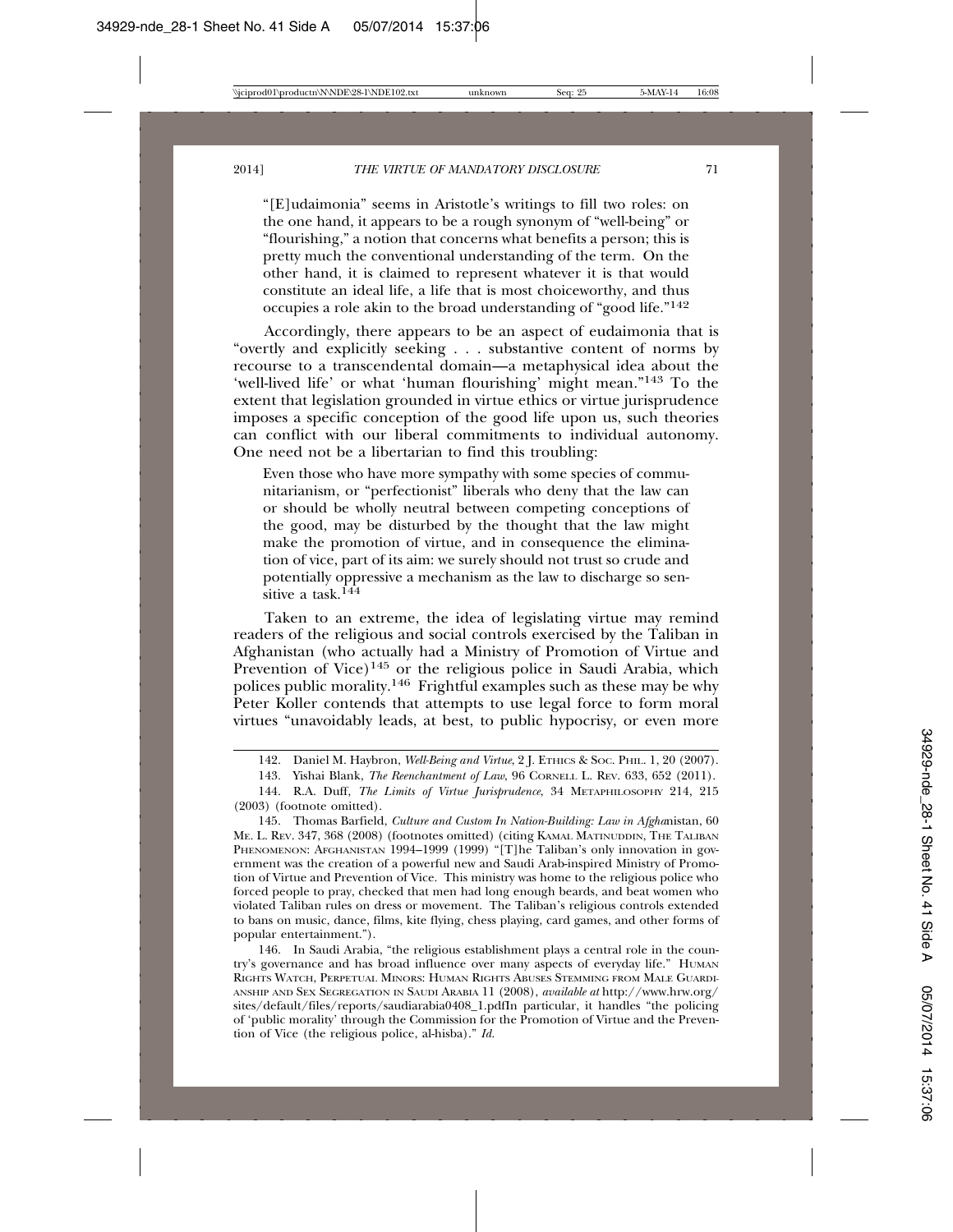likely, a total repression of free thought."147 Or in slightly less feverish terms, Eric Claeys states: "When politics is about legislating virtue and not about securing rights, it tempts sectarian believers to gain political power to compel subjects to be virtuous as defined by the teachings of their particular sect."148

As an abstract matter, the value pluralists have a point when they object to the imposition of virtue under threat of government sanctions. Certainly no one wants a melding of politics, law, and virtue that "encourages factious citizens to use 'virtue' as a political and ideological bludgeon to help their own factions acquire dominancy and to subordinate rival factions."<sup>149</sup> Such a possibility should give any sensible scholar or policymaker pause before advocating the legal regulation of virtue and vice. Furthermore, many people believe that individual autonomy entails the right to choose what type of life we want to lead and the right to define "flourishing" for ourselves. It makes us squeamish to think that a particular conception of the good life might be imposed upon us by law. Like the vigorous debates over the role of behavioral economics in policymaking, a turn to virtue is likely to run up against objections based on anti-paternalism. How do we know when a consumer is living "the good life?" Who is going to tell us how or what to consume? Are government bureaucrats going to override our preferences and set standards for consumption? How thrifty or frugal is thrifty or frugal enough?150 Can consumers be *too* thrifty or frugal?151 Although these concerns are well-founded, the remainder of the Article aims to convince the reader that the value pluralism objection need not be fatal, at least not in the case of regulation through

<sup>147.</sup> Peter Koller, *Law, Morality, and Virtue*, *in* WORKING VIRTUE 191, 199 (Rebecca L. Walker & Philip J. Ivanhoe eds., 2007).

<sup>148.</sup> Claeys, *supra* note 18, at 926.

<sup>149.</sup> *Id.* at 922.

<sup>150.</sup> See Argandoña, *supra* note 70, at 12 (asserting that "[w]hat constitutes frugal behavior cannot be determined on the basis of extrinsic criteria such as the absolute amount of a person's expenditure, or a person's expenditure as a percentage of his income, or one person's expenditure compared to that of other people in similar or less privileged circumstance"); David A. Crocker, *Consumption and Well-Being*, *in* AUDREY R. CHAPMAN, ET AL., CONSUMPTION, POPULATION AND SUSTAINABILITY: PERSPECTIVES FROM SCI-ENCE AND RELIGION 207, 208 (2000) (pointing out that any consumption norm that presumes to set precise limits would be "arbitrary, even dictatorial" but that "we require . . . general principles that will allow each of us to make choices appropriate to the distinctive character of our individual circumstances").

<sup>151.</sup> This would seem to be the ideal spot to include the stock reference to what economists term the "paradox of thrift." *See* JOHN BLACK, NIGAR HASHIMZADE, & GARETH MYLES, A DICTIONARY OF ECONOMICS 300 (4th ed. 2012) ("The basis of the argument is that in a depressed economy attempts to save more from present incomes reduce consumption and thus income levels. The fall in incomes then discourages investment, so that ex post savings and investment actually fall: this is the paradox of thrift."); Mechele Dickerson, *Vanishing Financial Freedom*, 61 ALA. L. REV. 1080, 1118 (2010) ("Reasonable amounts of household savings are needed to foster economic stability and keep the economy strong. But saving too much and having too little household debt harms the economy by reducing the demand for goods and services and—as we are seeing now—by making bad recessions even worse.").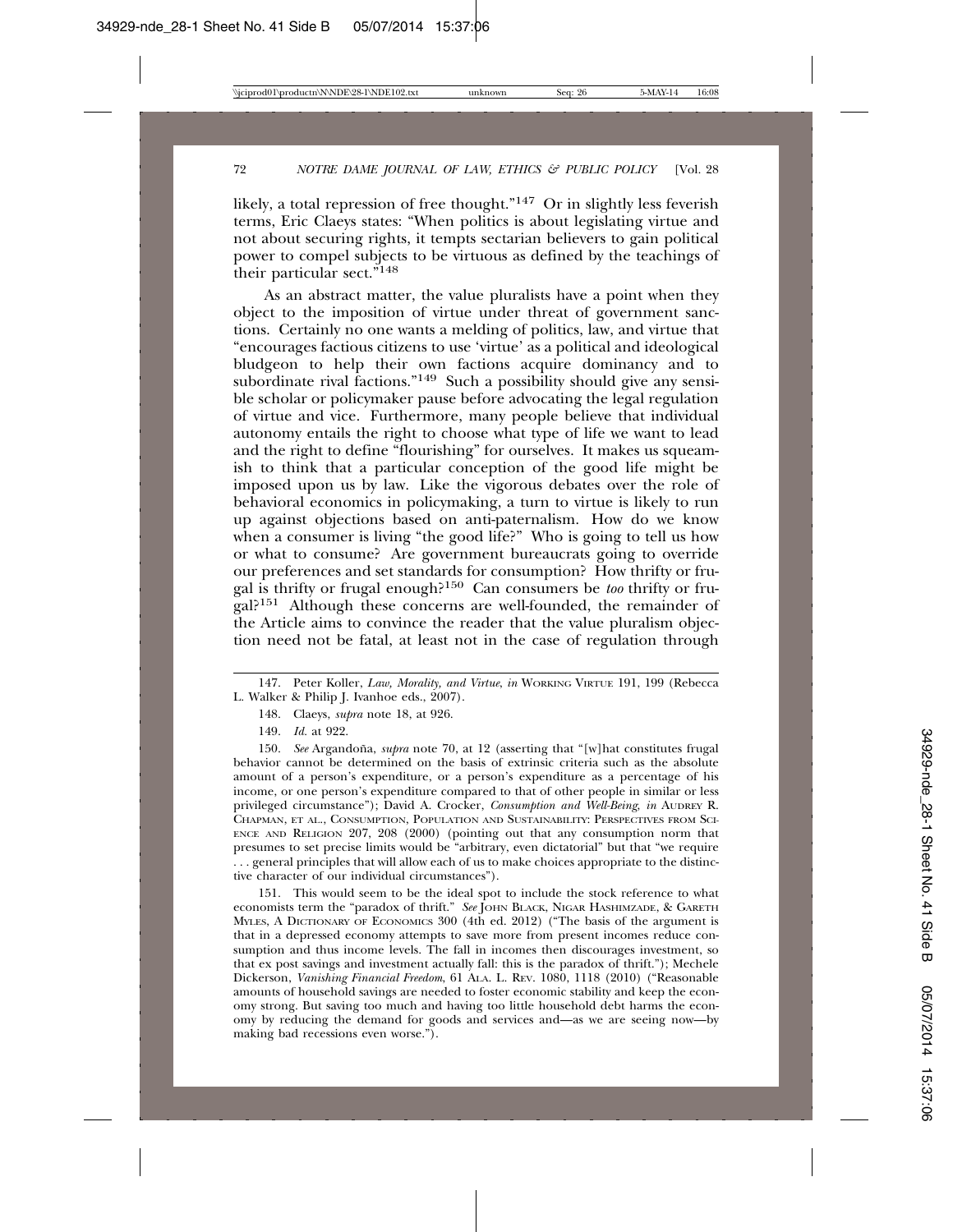mandatory disclosure laws when the objective of such laws is the promotion of virtues such as temperance and prudence.

# C. *Overcoming the Value Pluralism Objection in the Case of Mandatory Disclosure*

This final subsection aims to show that the value pluralism objection, as potent as it is, need not be fatal, depending on the type of virtue that we seek to inculcate and the precise legal method that we use for this inculcation. First, let us discuss the types of virtue before us. Not all virtues are the same. Some virtues and vices are more controversial than others. Even those with libertarian leanings acknowledge that law, in some manner, is a proper tool for the inculcation of certain morally uncontroversial virtues. For example, Eric Claeys uses the virtues mentioned in the Virginia Declaration of Rights as examples as these widely-praised and accepted virtues: $152 \frac{152}{15}$  Governments may encourage and inculcate virtues, but only the lowest-hanging fruits on the virtue tree. The Declaration covers *moderation, temperance, frugality*, but not religious orthodoxy, speculative excellence, the excellences of farming, business, or the martial life, or other rivalrous individual virtues."<sup>153</sup>

Thus, a distinction can be drawn between the state trying to inculcate controversial religious and sexual virtues<sup>154</sup> and the types of virtues that enable citizens to thrive economically—virtues such as moderation, temperance, and frugality. Claeys explains: "By transferring maximal control over wealth-creating resources to individuals, the liberal commonwealth encourages citizens to practice and acquire virtues of industry, self-mastery, and moderation."155 Regardless of whether we fully accept Claeys's perspective about the proper role of government in a liberal society, it seems hard to dispute that virtues such as temperance and prudence, which may contribute to individual economic prosperity or even authentic human flourishing, can be placed in a different category than those moral virtues that are primarily connected to religious or sexual orthodoxy. Encouraging people to save money for retirement or to take out a mortgage that fits their financial needs is a bit different from telling people that they may not read certain types of books or engage in specified sexual acts in private.

Furthermore, assuming that virtues such as temperance and prudence are inoffensive or appropriate virtues to inculcate, the method of

<sup>152.</sup> Claeys, *supra* note 18, at 932 ("[N]o free Government, or the Blessings of Liberty, can be preserved to any People but by a firm Adherence to Justice, Moderation, Temperance, Frugality, and Virtue, and by frequent Recurrence to fundamental Principles.") (citing VA. DECLARATION OF RIGHTS art. XV (June 12, 1776)).

<sup>153.</sup> *Id.* (emphasis added). It is worth noting that several state constitutions also echo the Virginia Declaration of Rights and mention frugality. *See, e.g.*, N.H. CONST. pt. 1, art. XXXVIII; VA. CONST. art. I, § 15; VT. CONST. ch. 1, art. XVIII; WIS. CONST. art. I, § 22.

<sup>154.</sup> *See* Koller, *supra* note 147, at 199 (arguing that "the law must not enforce *eccentric moral ideals*, such as the prohibition of soft drugs or the prevention of homosexual relationships") (emphasis added).

<sup>155.</sup> Claeys, *supra* note 18, at 933.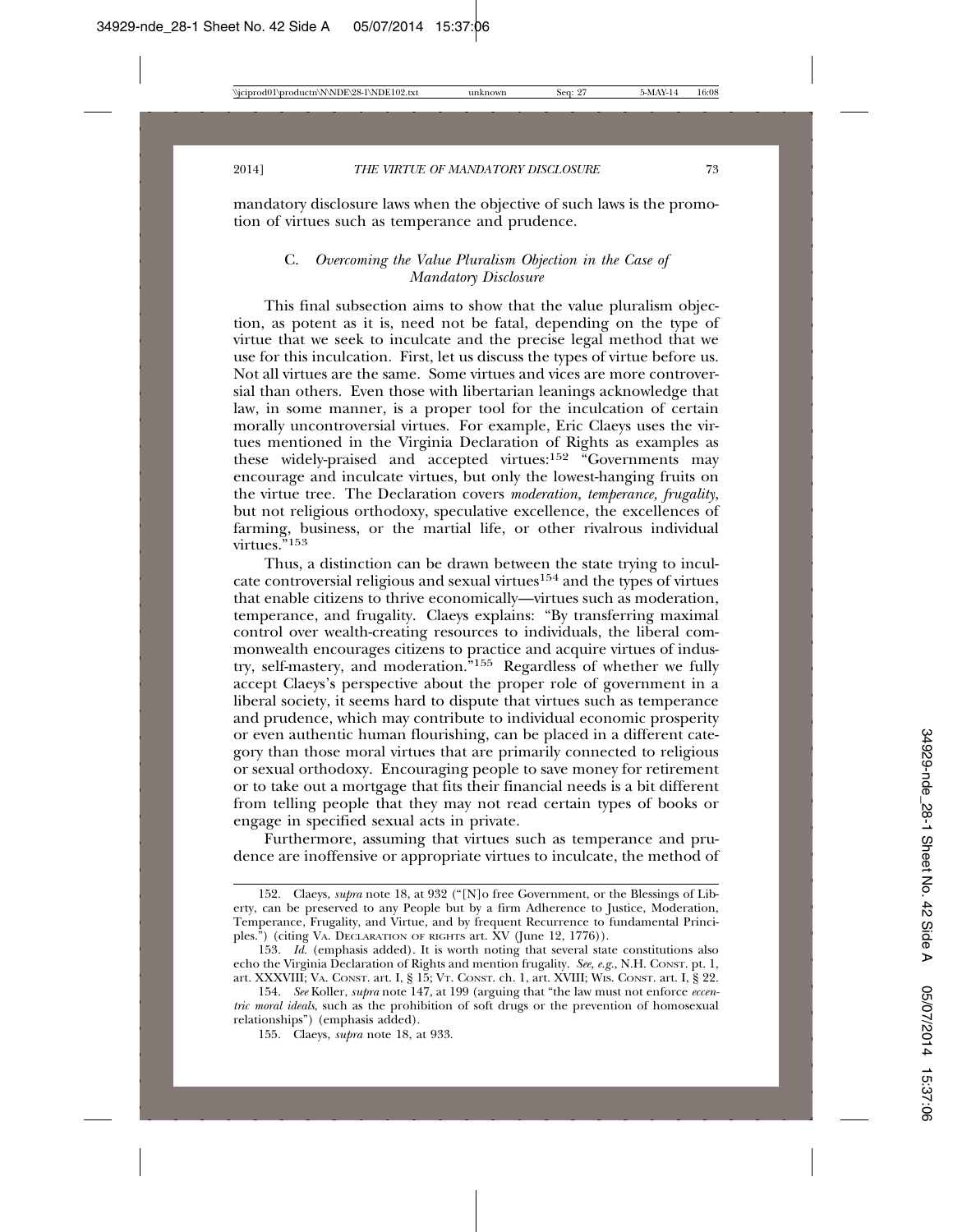virtue inculcation is also relevant. One of the leading proponents of virtue ethics in law, Kyron Huigens, has made the bold claim that "the justifying purpose of the *criminal law* is the inculcation of sound practical judgment—a quality which is also known as virtue."156 This Article has used regulation of consumer finance as a vehicle for exploring the virtue jurisprudence project. The idea of using the criminal law to inculcate temperance and prudence naturally calls to mind sumptuary laws,157 which have a long and controversial history.158 Such laws were a prominent feature of the American colonial legal landscape,159 and even were praised by luminaries such as John Adams (though the future President acknowledged that they were controversial):

The very mention of sumptuary laws will excite a smile. Whether our countrymen have wisdom and virtue enough to submit to them I know not. But the happiness of the people might be greatly promoted by them, and a revenue saved sufficient to carry on this war forever. *Frugality is a great revenue, besides curing us of vanities, levities and fopperies which are real antidotes to all great, manly and warlike virtues.*<sup>160</sup>

It is fairly well-accepted today, however, that laws which enforce a society's "sumptuary codes"<sup>161</sup> were used as a means of class and social control:<sup>162</sup>

Societies have regularly imposed such controls when their governing classes come to believe that too much of their society's

157. Black's Law Dictionary defines sumptuary law as "[a] statute, ordinance, or regulation that limits the expenditures that people can make for personal gratification or ostentatious display," and "[m]ore broadly, any law whose purpose is to regulate conduct thought to be immoral, such as prostitution, gambling, or drug abuse." BLACK'S LAW DICTIONARY 1574 (9th ed. 2009).

158. For a valuable summary of the history of sumptuary laws, see Lucille M. Ponte, *Echoes of the Sumptuary Impulse: Considering the Threads of Social Identity, Economic Protectionism, and Public Morality in the Proposed Design Piracy Prohibition Act,* 12 VAND. J. ENT. & TECH. L. 45, 52–65 (2009). One of the seminal works on the subject is ALAN HUNT, GOVERNANCE OF THE CONSUMING PASSIONS: A HISTORY OF SUMPTUARY LAW (1996).

159. *See* FORREST MCDONALD, NOVUS ORDO SECLORUM: THE INTELLECTUAL ORIGINS OF THE CONSTITUTION 16 (1985) ("In America, every colony exercised the power of passing sumptuary legislation, though in their extreme forms such laws were uncommon except in New England and though in all of their forms their applicability varied with the social status of the individual.").

160. John Adams, *Thoughts on Government, Applicable to the Present State of the American Colonies*, *in* JOHN ADAMS, REVOLUTIONARY WRITINGS: 1775–1783 (Gordon Wood, ed., 2011) (emphasis added). Adams's quote is from April 1776.

161. *See* Barton Beebe, *Intellectual Property Law and the Sumptuary Code*, 123 HARV. L. REV. 809, 812 (2010) ("A society's sumptuary code is its system of consumption practices, akin to a language . . . by which individuals in the society signal through their consumption their differences from and similarities to others.") (footnotes omitted).

162. Nash, *supra* note 70, at 177 (discussing the misuse of frugality as a tool to keep the poor in their place).

<sup>156.</sup> Kyron Huigens, *Rethinking the Penalty Phase,* 32 ARIZ. ST. L.J. 1195, 1237 (2000) (emphasis added) (footnotes omitted); Huigens, *Solving the Apprendi Puzzle*, *supra* note 60, at 445 ("[T]he inculcation and maintenance of the capacity for sound practical reasoning (virtue in its correct, technical sense) is a prominent objective of punishment that can justify punishment.") (citations omitted). *See supra* note 60 for citations to Huigens' many valuable, provocative works applying virtue theory to topics in criminal law.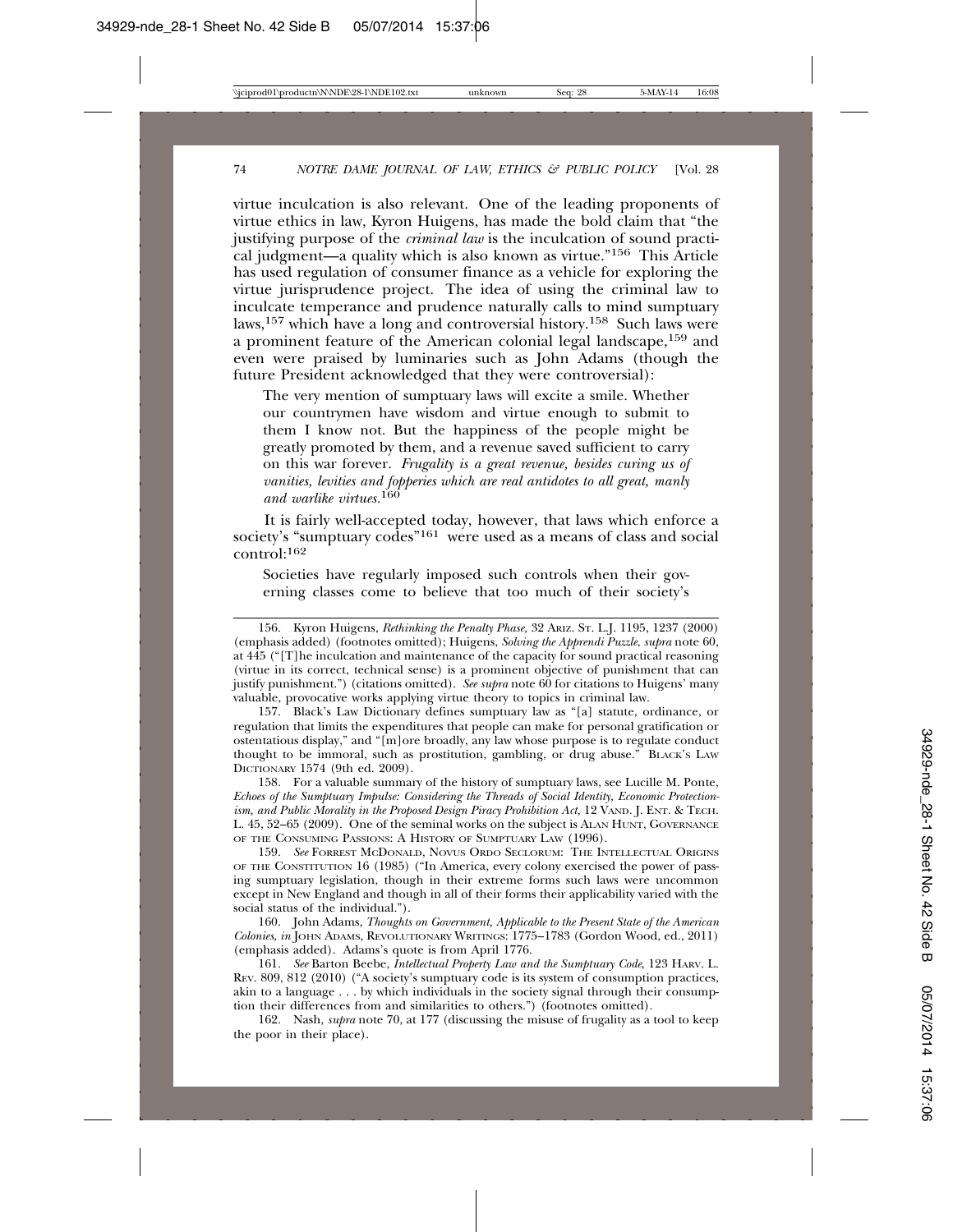wealth is being wasted on conspicuous or decadent forms of consumption or that their society's system of relative consumption no longer operates reliably to differentiate and distinguish—if not to discipline—the various members of the society. This latter problem—the breakdown of a society's consumption-based system of social distinction—has typically occurred when formerly rare commodities or their equivalents suddenly become abundant or when lower-status social groups gain the economic power to consume goods that formerly only upper-status social groups consumed.163

It is not surprising therefore that sumptuary laws—especially in their purest forms as direct limits on consumption<sup>164</sup>—have few (if any) defenders today.165 Furthermore, as a more general matter, aretaic theories of criminal law and punishment, such as those espoused by Huigens, are quite controversial. Many of the most forceful arguments against virtue jurisprudence focus on the use of criminal law to punish the lack of moral virtue:<sup>166</sup>

There is good reason to believe that even sophisticated aretaic theories of law and punishment cannot be squared with a liberal conception of government, particularly with the central place of autonomy within liberalism. This may not be fatal to adopting an aretaic theory; we can, after all, give up on liberalism but irreconcilable tension with our liberal commitments gives good reason to pause.<sup>167</sup>

The general objection to aretaic theories of criminal punishment or specifically our historical distaste with sumptuary laws or other direct limits on consumption are not fatal to the virtue inculcation project. Nothing written here (or indeed, anywhere) suggests that consumers today should be punished or made criminally liable for their lack of temperance or prudence. No one is calling for a revival of sumptuary laws in any form or a new type of debtor's prison.168 This Article is not

166. *See generally* Ekow N. Yankah, *Good Guys and Bad Guys: Punishing Character, Equality and the Irrelevance of Moral Character to Criminal Punishment*, 25 CARDOZO L. REV. 1019 (2004).

167. Yankah, *supra* note 39, at 1192; *see also* Brown, *supra* note 60, at 49 (concluding that virtue ethics does not offer "a substantially more helpful method to either to the public or to government officials with regard to criminal justice administration" than consequentialism or deontology).

<sup>163.</sup> Beebe, *supra* note 161, at 813 (footnotes omitted). **R**

<sup>164.</sup> *Id.* at 812 ("Historically, laws seeking to govern a society's system of consumption-based distinction have most commonly taken the form of direct controls on consumption  $\ldots$ .").

<sup>165.</sup> *See* Katya Assaf, *Brand Fetishism*, 43 CONN. L. REV. 83, 122 (2010) (claiming that there is no place for sumptuary laws that control how people dress in modern Western society). Arguably the aims of sumptuary laws are pursued through other legal means, such as intellectual property regulation. *See* Beebe, *supra* note 161.

<sup>168.</sup> *See* Dickerson, *supra* note 151, at 1090 (discussing brutal conditions imposed upon debtors who were imprisoned in colonial America, not always in free-standing debtor's prisons) (citing BRUCE H. MANN, REPUBLIC OF DEBTORS: BANKRUPTCY IN IHE AGE OF AMERICAN INDEPENDENCE 85–90 (2002); Bruce H. Mann, *Tales from the Crypt: Prison, Legal Authority, and the Debtors' Constitution in the Early Republic*, 51 WM. & MARY Q. 183, 185, 198 (1994)).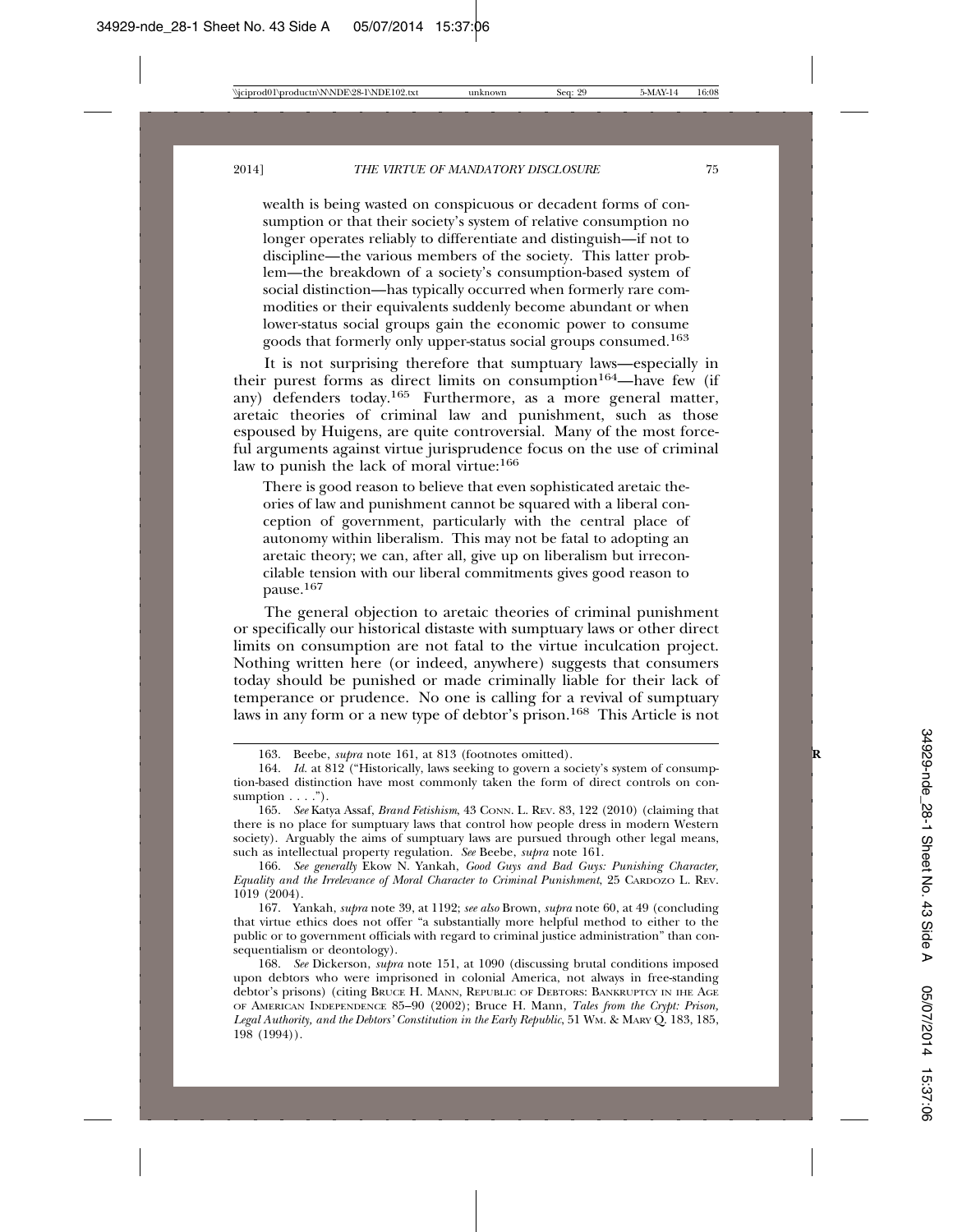arguing that consumers who are not sufficiently prudent in personal financial matters should be punished criminally by the state for their lack of virtue. Instead, this Article is merely suggesting that we need to investigate the potential for using mandatory disclosure laws to influence character "indirectly, by encouraging or discouraging conduct that might indirectly cultivate traits of character,"169 or by "encouraging or facilitating the development of other institutions through which traits are articulated or developed."170 Indirect means of virtue inculcation, such as well-designed mandatory disclosure laws, are less likely to offend our liberal ethos, especially with respect to relatively uncontroversial virtues such as temperance and prudence.

Admittedly, if regulators were inclined to operationalize this aretaic approach in the field of mandatory disclosure, much more work would need to be done regarding what constitutes eudaimonia in consumer markets.<sup>171</sup> If we are going to judge disclosures according to whether they help to inculcate virtues that lead to eudaimonia, we need to have a pretty thick understanding of authentic consumer flourishing. This part of the virtue jurisprudence project is certainly in its embryonic stage. But I believe that Sherman Clark is right that we need not agree on "precise account of ultimate good" in order to "begin thinking about how to help ourselves and one another continue seeking it." $17\frac{2}{2}$ Regardless of the precise boundaries of human flourishing, there is likely to be a great deal of overlapping consensus as to what does and does not constitute eudaimonia or human flourishing when it comes to consumption, especially in the case of consumer credit. This overlapping consensus can allow the virtue inculcation project to move forward even if there are disagreements at the margins.

#### **CONCLUSION**

Mandatory disclosure is one of the dominant forms of legal regulation, especially within the realm of consumer finance. Legal discourse over mandatory disclosure is dominated by consequentialist theorizing, with most regulators and scholars committed to evaluating mandatory disclosure regimes instrumentally by evaluating the extent to which such regulation serves well-established public policy objectives such as

Dickerson, *supra* note 151, at 1083. This is an interesting starting point for defining consumer eudaimonia, though it probably does not go nearly far enough.

<sup>169.</sup> Clark, *supra* note 72, at 8.

<sup>170.</sup> *Id.* at 9; *see also* Koller, *supra* note 147, at 199 (discussing acceptable ways in which legal order may foster virtues, including positive incentives, such as tax benefits for charity).

<sup>171.</sup> Perhaps it has something in common with Mechele Dickerson's invocation of the concept of "financial freedom."

In general, people have financial freedom if they can plan for future spending decisions, or can make reasonable predictions about their future ability to spend money or make purchases. A person would lack economic or financial freedom if he cannot make spending decisions or choices because of monetary limitations or restrictions, or if an external factor or process prevents him from being able to control his spending decisions.

<sup>172.</sup> *See* Clark, *supra* note 72, at 18–19.